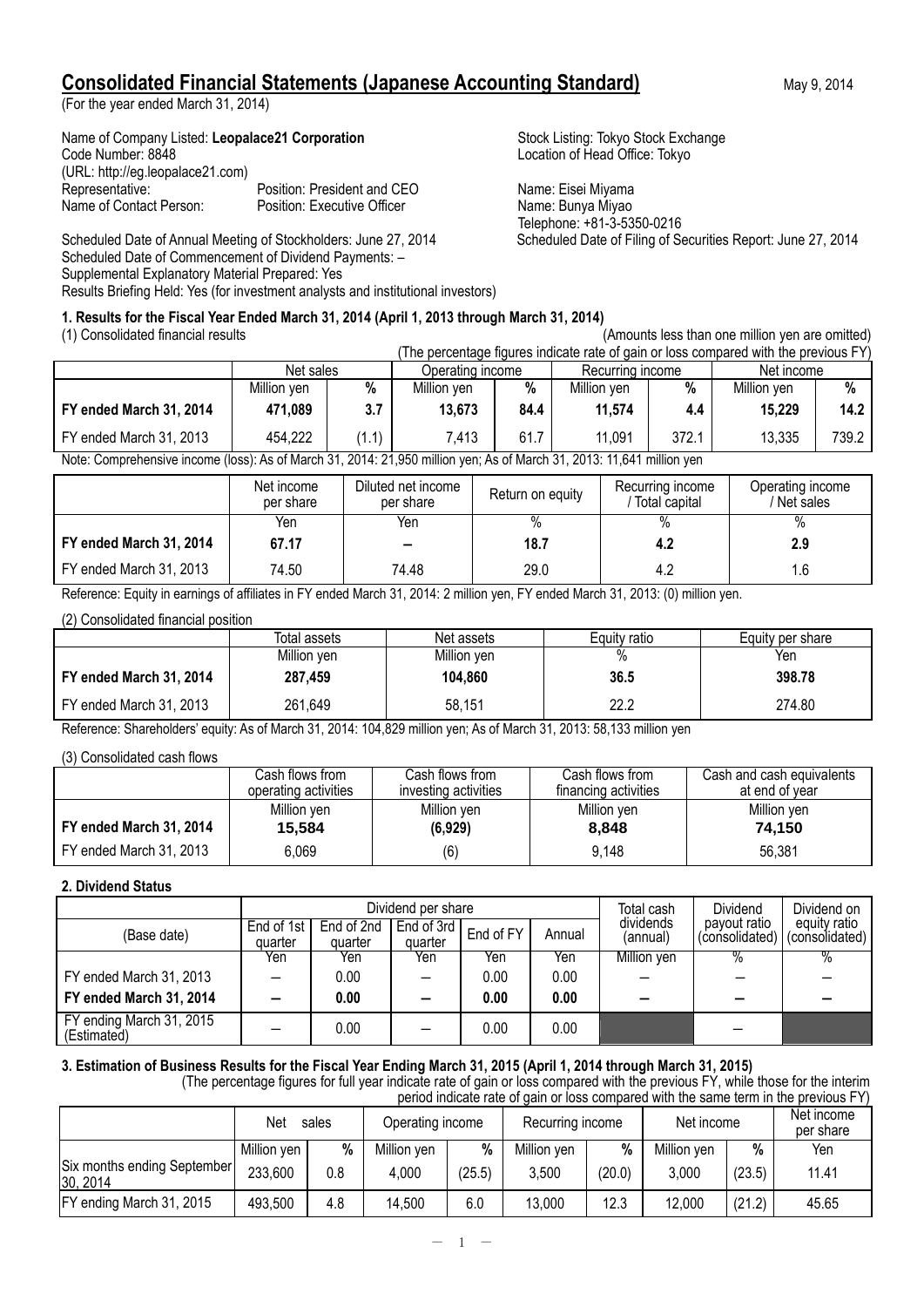## **4. Other**

- (1) Changes in major subsidiaries during the FY (Change in specific subsidiaries as a result of a change in the scope of consolidation): None (2) Changes in important (2) Changes in important
- (2) Changes in accounting principles, procedures or reporting methods used in preparation of financial statements (Changes in important items concerning preparation of financial statements)
	- (i) Changes in accounting policies accompanying revision of accounting standards, etc.: Yes
	- (ii) Changes in accounting policies other than (i) above: None
	- (iii) Changes in accounting estimates: None
	- (iv) Restatements: None
- (3) Total number of outstanding shares (Common stock)
	- (i) Total number of outstanding shares at term end (Includes treasury stock)
		- As of March 31, 2014: 267,443,915 shares, As of March 31, 2013: 217,443,915 shares (ii) Total treasury stock at term end
		- As of March 31, 2014: 4,569,210 shares, As of March 31, 2013: 5,900,320 shares
		- (iii) Average number of outstanding shares during the period
		- As of March 31, 2014: 226,724,158 shares, As of March 31, 2013: 179,002,153 shares

## (Reference) Summary of Non-Consolidated Financial Statements

### **1. Results of the Fiscal Year Ended March 31, 2014 (April 1, 2013 through March 31, 2014)**

| (1) Non-consolidated financial results |             |       | (The percentage figures indicate rate of gain or loss compared with the previous FY) |      |                  |       |             |       |
|----------------------------------------|-------------|-------|--------------------------------------------------------------------------------------|------|------------------|-------|-------------|-------|
|                                        | Net sales   |       | Operating income                                                                     |      | Recurring income |       | Net income  |       |
|                                        | Million ven | %     | Million ven                                                                          | %    | Million ven      | %     | Million ven | %     |
| FY ended March 31, 2014                | 469.665     | 4.8   | 13,332                                                                               | 96.7 | 11,352           | 20.4  | 14,664      | 24.3  |
| FY ended March 31, 2013                | 448,266     | (1.1) | 6,776                                                                                | 58.2 | 9.426            | 342.1 | 11,798      | 747.9 |

|                         | Net income per share | Diluted net income per share |
|-------------------------|----------------------|------------------------------|
|                         | Yen                  | Yen                          |
| FY ended March 31, 2014 | 64.68                |                              |
| FY ended March 31, 2013 | 65.91                | 65.90                        |

### (2) Non-consolidated financial position

|                         | Total assets | Net assets  | Equity ratio | Equity per share |
|-------------------------|--------------|-------------|--------------|------------------|
|                         | Million yen  | Million yen | %            | Yen              |
| FY ended March 31, 2014 | 278.223      | 100,266     | 36.0         | 381.36           |
| FY ended March 31, 2013 | 260,883      | 60,265      | 23.1         | 284.80           |

Reference: Shareholders' equity: As of March 31, 2014: 100,248 million yen, As of March 31, 2013: 60,247 million yen

#### **2. Estimation of Non-consolidated Business Results for the Fiscal Year Ending March 31, 2015 (April 1, 2014 through March 31, 2015)** (The percentage figures for full year represent the change compared with the previous FY, while those for the interim

|                                         |             |     |             |                  |         |            | period represent the change compared with the same term in the previous FY) |
|-----------------------------------------|-------------|-----|-------------|------------------|---------|------------|-----------------------------------------------------------------------------|
|                                         | Net sales   |     |             | Recurring income |         | Net income | Net income<br>per share                                                     |
|                                         | Million yen | %   | Million yen | %                | Million | %          | Yen                                                                         |
| Six months ending<br>September 30, 2014 | 235,500     | 3.2 | 3,500       | (8.4)            | 3,000   | (12.3)     | 11.41                                                                       |
| FY ending March 31, 2015                | 491,500     | 4.6 | 13,000      | 14.5             | 12,000  | (18.2)     | 45.65                                                                       |

Indication regarding the status of auditing:

These financial statements are not subject to auditing under the Financial Instruments and Exchange Act. The review of these financial statements in accordance with the Financial Instruments and Exchange Act was not completed at the time of disclosure.

Explanation on the proper use of the business forecasts, and other special notices:

(Note on the business forecasts and other forward-looking statements)

The business forecasts and other forward-looking statements contained in this report are based on information currently available to the Company and on certain assumptions that Leopalace21 has judged to be reasonable. Readers should be aware that a variety of factors might cause actual results to differ significantly from these forecasts.

Concerning assumptions of business forecasts and note on the proper use of these forecasts, see page 4. "1. Business Results (1) Analysis of Business Results."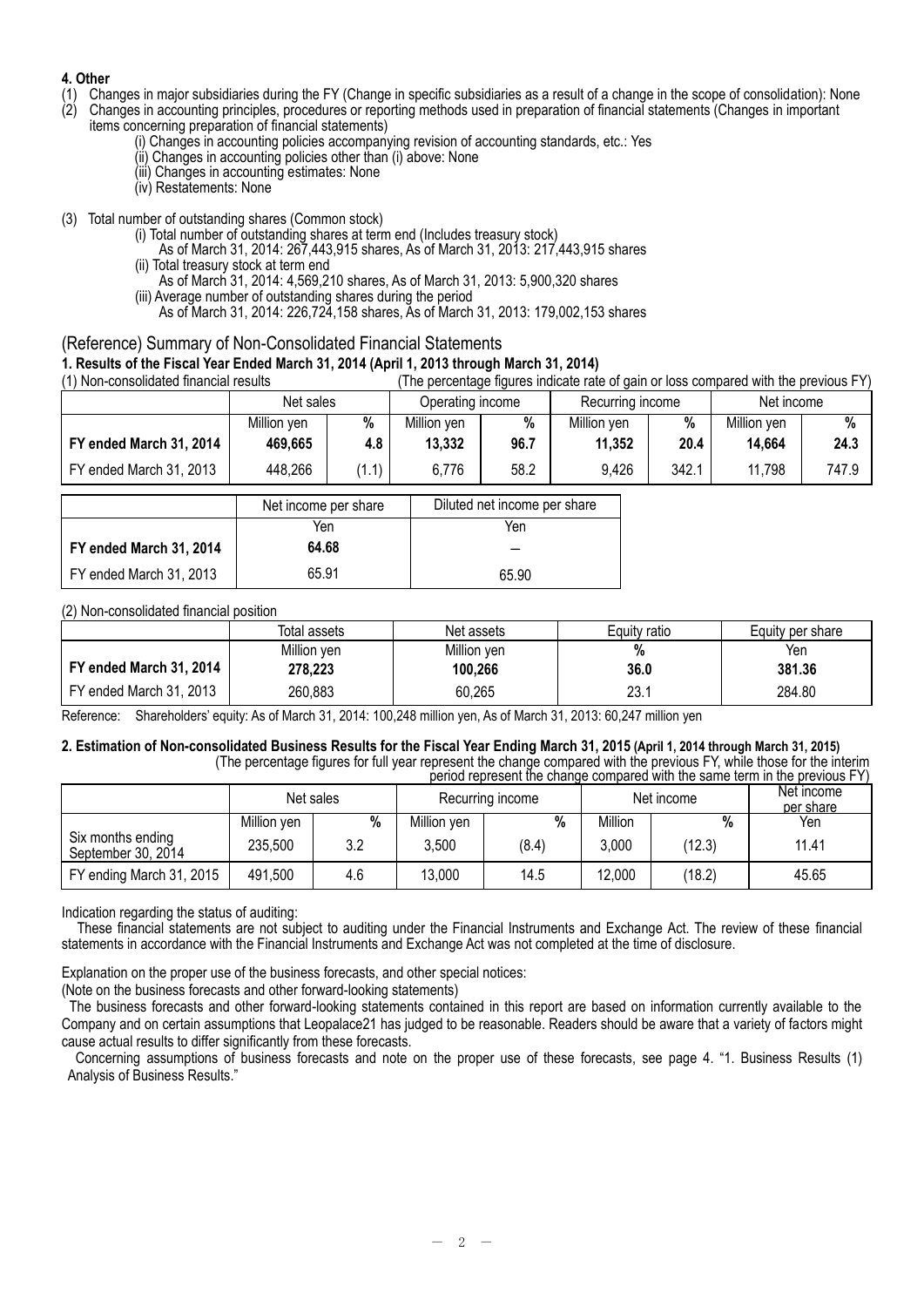# 【**Table of Content of material**】

| $\overline{4}$<br>6<br>(3) Fundamental Policy on the Distribution of Earnings and Dividends for the Fiscal Year Under<br>7<br>(4) Business and Other Risks <b>continuum contract and Contract and Children</b> Risks<br>7<br>8<br>(1) Fundamental Policy of Company Management <b>With Community Company</b> (1)<br>8<br>(2) Revision of the Medium-Term Management Plan manufacture manufacture metastar manufacture<br>9<br>(3) Management Indicator Goals (1999) Management Indicator Goals (1999) Management Indicator Goals<br>9<br>9<br>(5) Issues to be Addressed by the Company manufactured control of the Addressed by the Company<br>9<br>10<br>(1) Consolidated Balance Sheets<br>10<br>(2) Consolidated Statements of Operations and Consolidated Statements of Comprehensive<br>12<br>Income<br>Consolidated Statements of Operations <b>With Consolidated Statements of Operations</b> (2001) (2001) (2001) (2001) (2001) (2003) (2001) (2003) (2003) (2003) (2003) (2003) (2003) (2003) (2003) (2003) (2003) (2003) (2003) (2003)<br>12<br>Consolidated Statements of Comprehensive Income manufactured consolidated Statements of Comprehensive Income<br>14<br>(3) Consolidated Statements of Changes in Net Assets <b>With Consolidated Statements</b> of Changes in Net Assets<br>15<br>(4) Consolidated Statements of Cash Flows (1000) (2000) (2000) (2000) (2000) (2000) (3000) (3000) (3000) (3000<br>17<br>(5) Notes Regarding Consolidated Financial Statements <b>manuformal contracts</b> (5)<br>19<br>(Notes Regarding the Premise of the Company as a Going Concern) <b>Common Contact Concern</b><br>19<br>(Significant Items Fundamental to the Preparation of the Consolidated Financial Statements)<br>19<br>(Changes in Accounting Policies) <b>Washington Changes</b> in Accounting Policies<br>19<br>(Segment Information) <b>With the Contract of Contract Contract Contract Contract Contract Contract Contract Contract Contract Contract Contract Contract Contract Contract Contract Contract Contract Contract Contract Contrac</b><br>20 | 1.Business Results <b>Manual According to the Second According Contract Contract Contract Contract Contract Contract Contract Contract Contract Contract Contract Contract Contract Contract Contract Contract Contract Contract</b> | 4 |
|--------------------------------------------------------------------------------------------------------------------------------------------------------------------------------------------------------------------------------------------------------------------------------------------------------------------------------------------------------------------------------------------------------------------------------------------------------------------------------------------------------------------------------------------------------------------------------------------------------------------------------------------------------------------------------------------------------------------------------------------------------------------------------------------------------------------------------------------------------------------------------------------------------------------------------------------------------------------------------------------------------------------------------------------------------------------------------------------------------------------------------------------------------------------------------------------------------------------------------------------------------------------------------------------------------------------------------------------------------------------------------------------------------------------------------------------------------------------------------------------------------------------------------------------------------------------------------------------------------------------------------------------------------------------------------------------------------------------------------------------------------------------------------------------------------------------------------------------------------------------------------------------------------------------------------------------------------------------------------------------------------------------------------------------------------------------------------------|--------------------------------------------------------------------------------------------------------------------------------------------------------------------------------------------------------------------------------------|---|
|                                                                                                                                                                                                                                                                                                                                                                                                                                                                                                                                                                                                                                                                                                                                                                                                                                                                                                                                                                                                                                                                                                                                                                                                                                                                                                                                                                                                                                                                                                                                                                                                                                                                                                                                                                                                                                                                                                                                                                                                                                                                                      | (1) Analysis of Business Results <b>With the Community Community</b> Analysis of Business Results <b>Minimum Community</b>                                                                                                           |   |
|                                                                                                                                                                                                                                                                                                                                                                                                                                                                                                                                                                                                                                                                                                                                                                                                                                                                                                                                                                                                                                                                                                                                                                                                                                                                                                                                                                                                                                                                                                                                                                                                                                                                                                                                                                                                                                                                                                                                                                                                                                                                                      |                                                                                                                                                                                                                                      |   |
|                                                                                                                                                                                                                                                                                                                                                                                                                                                                                                                                                                                                                                                                                                                                                                                                                                                                                                                                                                                                                                                                                                                                                                                                                                                                                                                                                                                                                                                                                                                                                                                                                                                                                                                                                                                                                                                                                                                                                                                                                                                                                      |                                                                                                                                                                                                                                      |   |
|                                                                                                                                                                                                                                                                                                                                                                                                                                                                                                                                                                                                                                                                                                                                                                                                                                                                                                                                                                                                                                                                                                                                                                                                                                                                                                                                                                                                                                                                                                                                                                                                                                                                                                                                                                                                                                                                                                                                                                                                                                                                                      |                                                                                                                                                                                                                                      |   |
|                                                                                                                                                                                                                                                                                                                                                                                                                                                                                                                                                                                                                                                                                                                                                                                                                                                                                                                                                                                                                                                                                                                                                                                                                                                                                                                                                                                                                                                                                                                                                                                                                                                                                                                                                                                                                                                                                                                                                                                                                                                                                      |                                                                                                                                                                                                                                      |   |
|                                                                                                                                                                                                                                                                                                                                                                                                                                                                                                                                                                                                                                                                                                                                                                                                                                                                                                                                                                                                                                                                                                                                                                                                                                                                                                                                                                                                                                                                                                                                                                                                                                                                                                                                                                                                                                                                                                                                                                                                                                                                                      |                                                                                                                                                                                                                                      |   |
|                                                                                                                                                                                                                                                                                                                                                                                                                                                                                                                                                                                                                                                                                                                                                                                                                                                                                                                                                                                                                                                                                                                                                                                                                                                                                                                                                                                                                                                                                                                                                                                                                                                                                                                                                                                                                                                                                                                                                                                                                                                                                      |                                                                                                                                                                                                                                      |   |
|                                                                                                                                                                                                                                                                                                                                                                                                                                                                                                                                                                                                                                                                                                                                                                                                                                                                                                                                                                                                                                                                                                                                                                                                                                                                                                                                                                                                                                                                                                                                                                                                                                                                                                                                                                                                                                                                                                                                                                                                                                                                                      |                                                                                                                                                                                                                                      |   |
|                                                                                                                                                                                                                                                                                                                                                                                                                                                                                                                                                                                                                                                                                                                                                                                                                                                                                                                                                                                                                                                                                                                                                                                                                                                                                                                                                                                                                                                                                                                                                                                                                                                                                                                                                                                                                                                                                                                                                                                                                                                                                      |                                                                                                                                                                                                                                      |   |
|                                                                                                                                                                                                                                                                                                                                                                                                                                                                                                                                                                                                                                                                                                                                                                                                                                                                                                                                                                                                                                                                                                                                                                                                                                                                                                                                                                                                                                                                                                                                                                                                                                                                                                                                                                                                                                                                                                                                                                                                                                                                                      |                                                                                                                                                                                                                                      |   |
|                                                                                                                                                                                                                                                                                                                                                                                                                                                                                                                                                                                                                                                                                                                                                                                                                                                                                                                                                                                                                                                                                                                                                                                                                                                                                                                                                                                                                                                                                                                                                                                                                                                                                                                                                                                                                                                                                                                                                                                                                                                                                      | 3. Consolidated Financial Statements <b>Constitution Consolidate Statement Consolidated Financial Statements</b>                                                                                                                     |   |
|                                                                                                                                                                                                                                                                                                                                                                                                                                                                                                                                                                                                                                                                                                                                                                                                                                                                                                                                                                                                                                                                                                                                                                                                                                                                                                                                                                                                                                                                                                                                                                                                                                                                                                                                                                                                                                                                                                                                                                                                                                                                                      |                                                                                                                                                                                                                                      |   |
|                                                                                                                                                                                                                                                                                                                                                                                                                                                                                                                                                                                                                                                                                                                                                                                                                                                                                                                                                                                                                                                                                                                                                                                                                                                                                                                                                                                                                                                                                                                                                                                                                                                                                                                                                                                                                                                                                                                                                                                                                                                                                      |                                                                                                                                                                                                                                      |   |
|                                                                                                                                                                                                                                                                                                                                                                                                                                                                                                                                                                                                                                                                                                                                                                                                                                                                                                                                                                                                                                                                                                                                                                                                                                                                                                                                                                                                                                                                                                                                                                                                                                                                                                                                                                                                                                                                                                                                                                                                                                                                                      |                                                                                                                                                                                                                                      |   |
|                                                                                                                                                                                                                                                                                                                                                                                                                                                                                                                                                                                                                                                                                                                                                                                                                                                                                                                                                                                                                                                                                                                                                                                                                                                                                                                                                                                                                                                                                                                                                                                                                                                                                                                                                                                                                                                                                                                                                                                                                                                                                      |                                                                                                                                                                                                                                      |   |
|                                                                                                                                                                                                                                                                                                                                                                                                                                                                                                                                                                                                                                                                                                                                                                                                                                                                                                                                                                                                                                                                                                                                                                                                                                                                                                                                                                                                                                                                                                                                                                                                                                                                                                                                                                                                                                                                                                                                                                                                                                                                                      |                                                                                                                                                                                                                                      |   |
|                                                                                                                                                                                                                                                                                                                                                                                                                                                                                                                                                                                                                                                                                                                                                                                                                                                                                                                                                                                                                                                                                                                                                                                                                                                                                                                                                                                                                                                                                                                                                                                                                                                                                                                                                                                                                                                                                                                                                                                                                                                                                      |                                                                                                                                                                                                                                      |   |
|                                                                                                                                                                                                                                                                                                                                                                                                                                                                                                                                                                                                                                                                                                                                                                                                                                                                                                                                                                                                                                                                                                                                                                                                                                                                                                                                                                                                                                                                                                                                                                                                                                                                                                                                                                                                                                                                                                                                                                                                                                                                                      |                                                                                                                                                                                                                                      |   |
|                                                                                                                                                                                                                                                                                                                                                                                                                                                                                                                                                                                                                                                                                                                                                                                                                                                                                                                                                                                                                                                                                                                                                                                                                                                                                                                                                                                                                                                                                                                                                                                                                                                                                                                                                                                                                                                                                                                                                                                                                                                                                      |                                                                                                                                                                                                                                      |   |
|                                                                                                                                                                                                                                                                                                                                                                                                                                                                                                                                                                                                                                                                                                                                                                                                                                                                                                                                                                                                                                                                                                                                                                                                                                                                                                                                                                                                                                                                                                                                                                                                                                                                                                                                                                                                                                                                                                                                                                                                                                                                                      |                                                                                                                                                                                                                                      |   |
|                                                                                                                                                                                                                                                                                                                                                                                                                                                                                                                                                                                                                                                                                                                                                                                                                                                                                                                                                                                                                                                                                                                                                                                                                                                                                                                                                                                                                                                                                                                                                                                                                                                                                                                                                                                                                                                                                                                                                                                                                                                                                      |                                                                                                                                                                                                                                      |   |
|                                                                                                                                                                                                                                                                                                                                                                                                                                                                                                                                                                                                                                                                                                                                                                                                                                                                                                                                                                                                                                                                                                                                                                                                                                                                                                                                                                                                                                                                                                                                                                                                                                                                                                                                                                                                                                                                                                                                                                                                                                                                                      |                                                                                                                                                                                                                                      |   |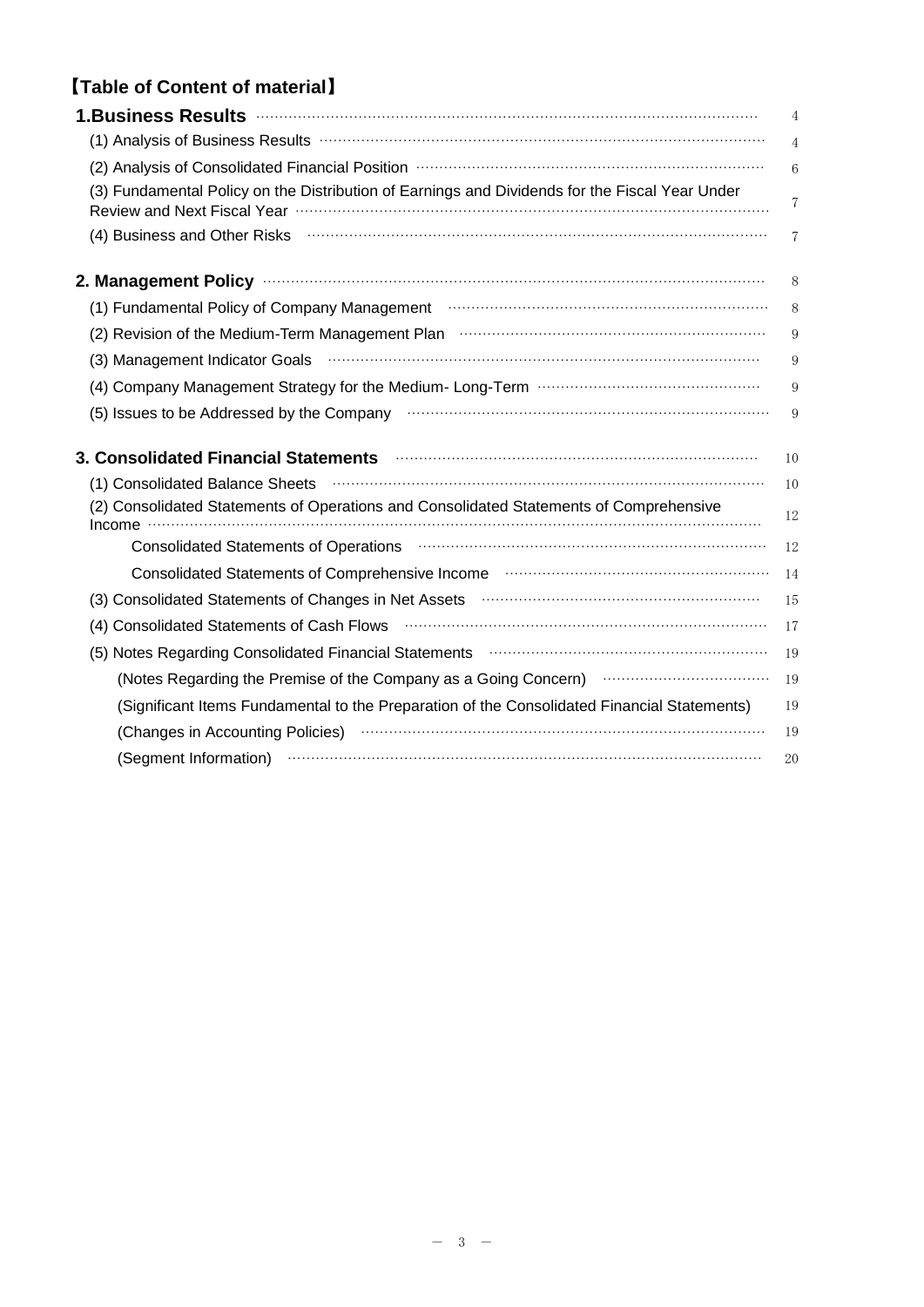## **1. Business Results**

(1) Analysis of Business Results

|                         |           |        |                                     | (Million yen) |
|-------------------------|-----------|--------|-------------------------------------|---------------|
|                         | Net sales |        | Operating income   Recurring income | Net income    |
| FY ended March 31, 2014 | 471,089   | 13,673 | 11.574                              | 15,229        |
| FY ended March 31, 2013 | 454,222   | 7.413  | 11.091                              | 13,335        |
| change                  | 16,867    | 6,259  | 483                                 | 1,894         |

During the fiscal year under review, the continuing recovery in the Japanese economy, although moderate, was evidenced primarily by the yen's progressive weakening and the appreciation of stock prices, reflecting the government's economic and monetary policies, as well as signs of a recovery in consumer spending and employment situation.

In the housing rental industry, due to last minute surge in demand before increase in taxation, new housing starts increased for the second consecutive year (up 15.3% year-on-year) and the number of vacant houses has also been increasing steadily. To achieve stable occupancy rates against the backdrop of this oversupply in the market, housing supply in selected areas and high-quality housing and services are required.

Under these conditions, the Leopalace Group positions the fiscal year under review, the second year of the Medium-Term Management Plan, as a year to reach a new growth stage. Based on the foundations built in the previous fiscal year, the Group sought to maximize profits by making its properties under management more competitive and enhancing tenant services.

As a result, consolidated net sales for the fiscal year under review came to ¥471,089 million (up 3.7% year-on-year). Consolidated operating income was ¥13,673 million (up 84.4%), consolidated recurring income was ¥11,574 million (up 4.4%) and consolidated net income was ¥15,229 million (up 14.2%).

On a non-consolidated basis, net sales were ¥469,665 million (up 4.8% year-on-year), operating income was ¥13,332 million (up 96.7%), recurring income was ¥11,352 million (up 20.4%), and net income was ¥14,664 million (up 24.3%) achieving increase in income and profit in both consolidate and non-consolidate basis.

|                                     |                               |                               |        |                               |                               | (Million yen) |
|-------------------------------------|-------------------------------|-------------------------------|--------|-------------------------------|-------------------------------|---------------|
|                                     |                               | Net sales                     |        |                               | Operating Income (loss)       |               |
|                                     | FY ended<br>March<br>31, 2013 | FY ended<br>March<br>31, 2014 | change | FY ended<br>March<br>31, 2013 | FY ended<br>March<br>31, 2014 | change        |
| Leasing Business                    | 383,574                       | 388,768                       | 5,194  | 8,687                         | 15,567                        | 6,880         |
| <b>Construction Business</b>        | 53,369                        | 63,135                        | 9,766  | 2,747                         | 2,954                         | 206           |
| <b>Hotels &amp; Resort Business</b> | 6,657                         | 7,571                         | 913    | (1,005)                       | (1, 118)                      | (112)         |
| <b>Elderly Care Business</b>        | 9,482                         | 10,171                        | 689    | (742)                         | (610)                         | 131           |
| <b>Others</b>                       | 1,137                         | 1,442                         | 304    | 35                            | 137                           | 102           |
| Adjustments                         |                               |                               |        | (2,308)                       | (3,256)                       | (948)         |
| Total                               | 454,222                       | 471,089                       | 16,867 | 7,413                         | 13,673                        | 6,259         |

(Actual figures by segment)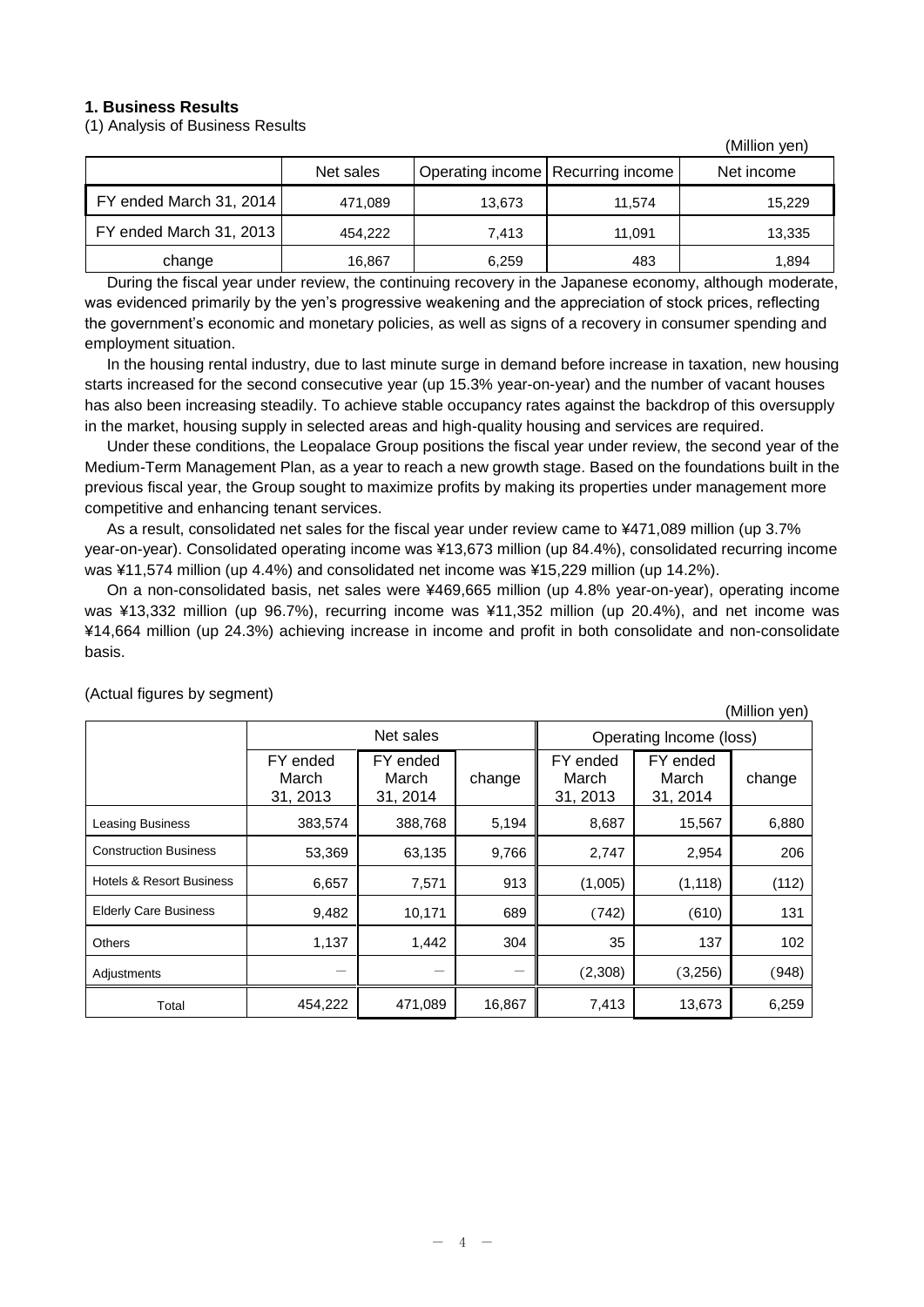### (i) Leasing Business

The occupancy rate at the end of the consolidated fiscal year under review was 87.47% (up 2.66 points from the end of last fiscal year) and the average occupancy rate for the fiscal year under review was 84.58% (up 1.64 points from last fiscal year).

In the leasing business, the Company strove to achieve stable occupancy rates and encouraged long-term tenancies by promoting corporate sales in all industries, keeping tenants from leaving its properties through active proposals of relocation, providing a variety of apartments in the "Room-Customize" service, and increasing apartment buildings with security systems installed. The Company continued to adjust rents paid based on market rents and to cut costs by reviewing routine property management tasks.

The number of units under management at the end of the consolidated fiscal year under review was 548,000 (increasing 2,000 from the end of last fiscal year), and the number of direct offices was 184 (increasing 2). The number of franchise offices was 164 (decreasing 28).

As a result of the above, net sales amounted to ¥388,768 million (up 1.4% year-on-year), and operating income was ¥15,567 million (up 79.2% year-on-year).

#### (ii) Construction Business

Orders received during the consolidated fiscal year under review were ¥81,139 million (up 11.1% from last fiscal year) and the orders received outstanding at the end of the consolidated fiscal year under review stood at ¥44,469 million (down 6.3% from last fiscal year).

In the construction business, the Company continued to focus on receiving orders for apartments in areas where solid demand was anticipated, especially in the three metropolitan areas, prioritizing increasing profitability in the leasing business. Meanwhile, the Company promoted installation of solar power systems and construction of buildings other than apartment buildings, including elderly care facilities and stores. The Company also strove to enhance product capabilities, for example by installing a non-sound system to enhance noise insulation significantly in the standard specifications. As a result, net sales came to ¥63,135 million (up 18.3% year-on-year), and operating income was ¥2,954 million (up 7.5%).

#### (iii) Hotels & Resort t Business

Net sales in resort facilities in Guam and hotels in Japan were ¥7,571 million (up 13.7% year-on-year), and the operating loss was ¥1,118 million (increasing ¥112 million in loss).

#### (iv) Elderly Care Business

Net sales were ¥10,171 million (up 7.3% year-on-year), and operating loss was ¥610 million (improving ¥131 million).

### (v) Other Businesses

In other businesses such as the small-claims and short-term insurance business, the finance business, and the solar power generation business, net sales were ¥1,442 million (up 26.7% year-on-year), and the operating income was ¥137 million (up 290.4% year-on-year).

#### (Outlook for the next fiscal year)

In the next fiscal year, the Company will strengthen our competitiveness by taking in our core business as the base, expanding elderly care business by cooperating with construction business and full-scale initiation of solar power generation business and overseas business.

As for the consolidated business results of the fiscal year ending March 2015, we expect sales of 493,500 million (up 4.8% year-on-year), operating income of 14,500 million (up 6.0%), recurring income of 13,000 million (up 12.3%), and net income of 12,000 million (down 21.2%).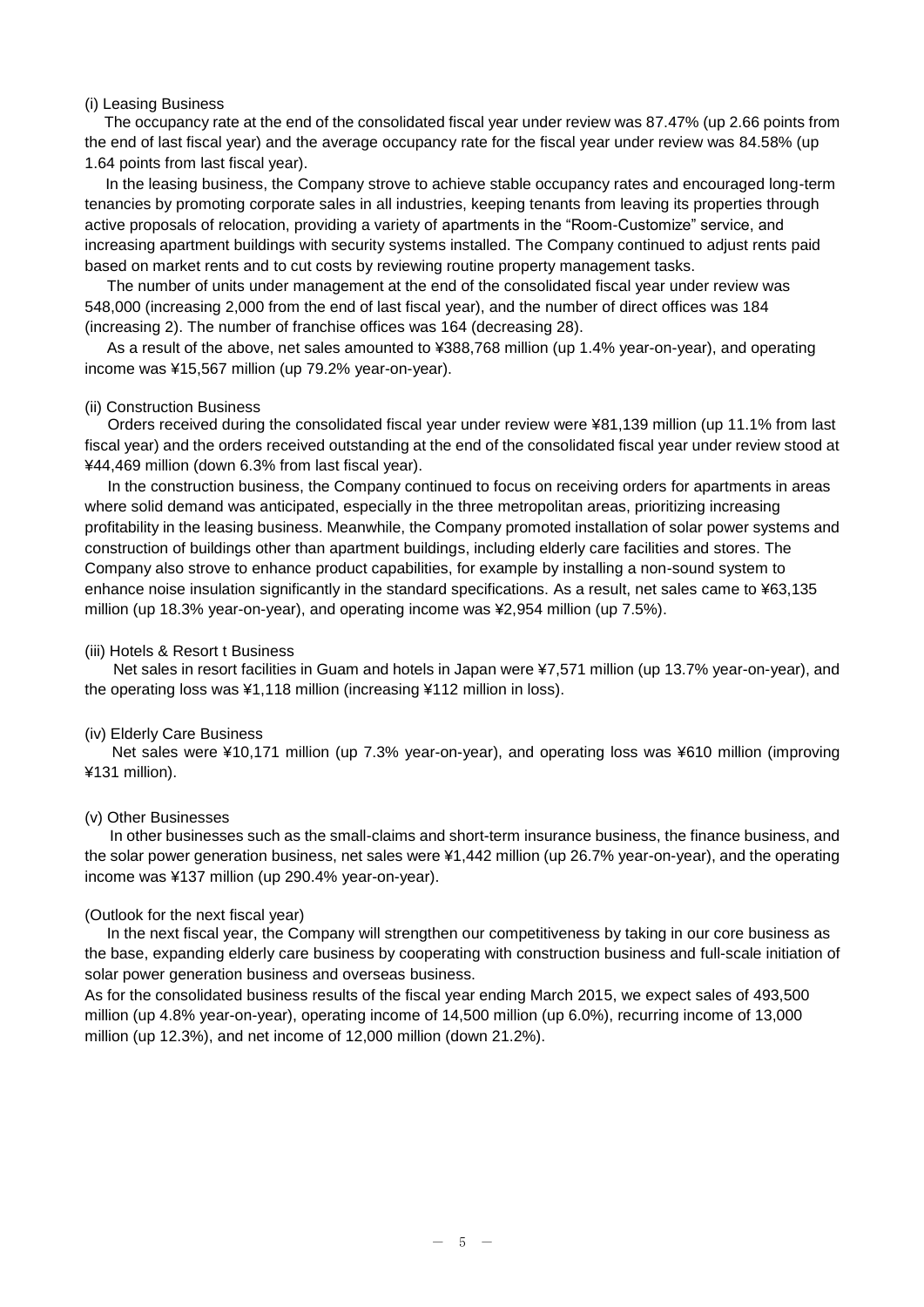#### (2) Analysis of Consolidated Financial Position (i) Position of Assets, Liabilities, and Net assets

| $\sqrt{ }$           |                     |                          | (Million yen)     |
|----------------------|---------------------|--------------------------|-------------------|
|                      | <b>Total Assets</b> | <b>Total liabilities</b> | <b>Net Assets</b> |
| As of March 31, 2014 | 287,459             | 182,598                  | 104,860           |
| As of March 31, 2013 | 261,649             | 203,498                  | 58,151            |
| change               | 25,809              | (20,900)                 | 46,709            |

Total assets at the end of the fiscal year under review increased ¥25,809 million from the end of the previous fiscal year, to ¥287,459 million. This was mainly attributable to a decrease of ¥6,092 million in prepaid expenses and ¥4,407 million in long-term prepaid expenses and increase of ¥18,085 million in cash and cash equivalents, ¥13,505 million in tangible fixed assets and ¥5,439 million in deferred tax assets.

Total liabilities decreased ¥20,900 million from the end of the previous fiscal year, to ¥182,598 million. This primarily reflected an increase of ¥2,749 million in unpaid expenses and ¥1,434 million of customer advances for projects in progress. In addition, a decrease of ¥11,799 million in interest-bearing debt, ¥8,714 million in long and short-term advances received and ¥4,597 million in reserve for apartment vacancy loss lead to this result.

Net assets were up ¥46,709 million from the end of the previous fiscal year, to ¥104,860 million, chiefly due to an increase of ¥24,830 million in common stock and capital surplus via issuance of new shares, a decrease of ¥6,944 million in negative foreign currency translation adjustments balance and an increase of ¥15,229 million in retained earnings due to the posting of net income. The ratio of shareholders' equity to assets rose 14.3 points from the end of the previous fiscal year, to 36.5%.

## (ii) Cash flow position

Cash flow from operating activities was a net inflow of ¥15,584 million (an increase of ¥9,515 million in net inflow from the previous fiscal year). This was mainly due to a decrease of ¥8,718 million in advances received and ¥4,597 million in reserve for apartment vacancy loss, as well as a decrease of ¥10,067 million in long-term prepaid expenses, ¥5,993 million of depreciation and ¥10,781 million of income before taxes and minority interests.

Cash flow from investing activities was a net outflow of ¥6,929 million (an increase of ¥6,923 million in net outflow from the previous fiscal year). This was primarily due to payments for the purchase of property, plant and equipment of ¥6,444 million.

Cash flow from financing activities was a net inflow of ¥8,848 million (a decline of ¥3 million in net inflow from the previous fiscal year). This was chiefly due to the repayment of interest-bearing debt of ¥16,588 million and proceeds from the issuance of shares of ¥24,708 million.

As a result, cash and cash equivalents at the end of the consolidated fiscal year under review stood at ¥74,150 million, an increase of ¥17,768 million from the end of the previous fiscal year.

|                                                        | <b>NOIDIOIOU</b> TIONO IN OGON NOW INGIOGLOID |           |           |           |           |  |  |
|--------------------------------------------------------|-----------------------------------------------|-----------|-----------|-----------|-----------|--|--|
|                                                        | FY ended                                      | FY ended  | FY ended  | FY ended  | FY ended  |  |  |
|                                                        | March 31,                                     | March 31, | March 31, | March 31, | March 31, |  |  |
|                                                        | 2010                                          | 2011      | 2012      | 2013      | 2014      |  |  |
| Equity ratio (%)                                       | 17.9                                          | 11.1      | 12.8      | 22.2      | 36.5      |  |  |
| Market price based equity<br>ratio $(%)$               | 18.6                                          | 6.2       | 18.0      | 32.2      | 45.3      |  |  |
| Ratio of cash flow to interest-<br>bearing debt (year) |                                               |           |           | 8.1       | 2.4       |  |  |
| Interest coverage ratio (ratio)                        |                                               |           |           | 4.7       | 9.8       |  |  |

## (Reference) Trends in cash flow indicators

Equity ratio: Shareholders equity/assets

Market price based equity ratio: Market capitalization/assets

Ratio of cash flow to interest-bearing debt: Interest-bearing debt/cash flow

Interest coverage ratio: Cash flow/interest paid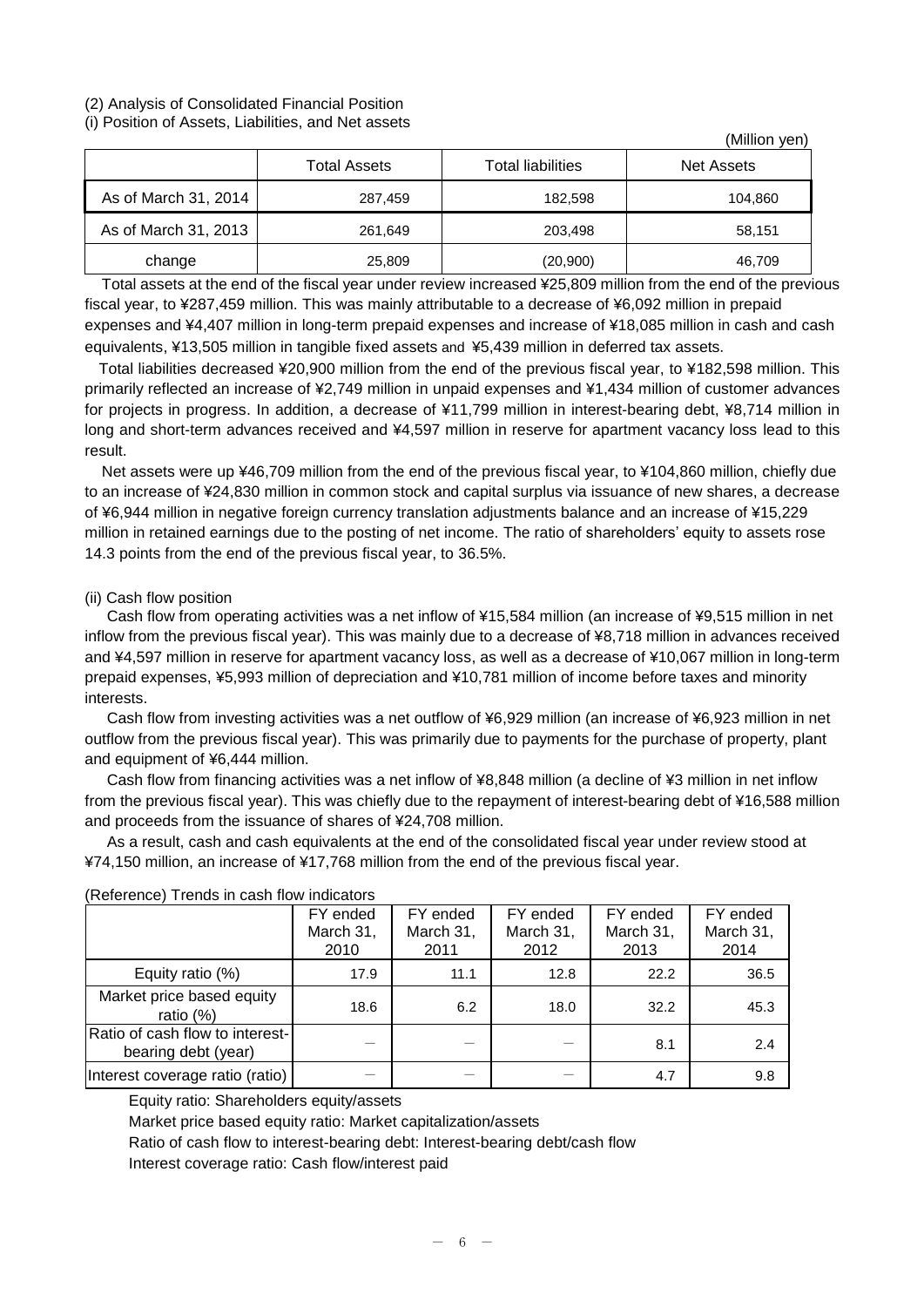(Note 1) Ratios are calculated on the basis of consolidated financial data.

(Note 2) Market capitalization is calculated as closing price at the end of the fiscal year x shares outstanding at the end of the fiscal year

(excluding treasury stock).

(Note 3) Cash flow is cash flow from operations from the Consolidated Statements of Cash Flow. Interest-bearing debt is all of the debt

noted on the Consolidated Balance Sheets on which interest is being paid.

(Note 4) The ratio of cash flow to interest-bearing debt and the interest coverage ratio for the fiscal years ended March 2010, March 2011and March 2012 are not shown because cash flow from operating activities was negative in those years.

(3) Fundamental Policy on the Distribution of Earnings and Dividends for the Fiscal Year Under Review and Next Fiscal Year

The Leopalace Group acknowledges that the distribution of profit to shareholders is an important management issue. However, retained earnings are negative so it is with deep regret that the Group will pass on the term-end dividend. The Group also plans to pass on its dividends for the next fiscal year but will endeavor to recover retained earnings through a stable profit structure with the aim of restoring the dividend.

### (4) Business and Other Risks

Listed below are the principal risks that we believe could affect the Leopalace21 Group's business performance and financial position. However, this list is not all-inclusive and does not cover all the risks that could affect Group businesses. All forward-looking statements included herein reflect the judgment of the Leopalace21 Group management as of the end of the consolidated fiscal term under review.

#### 1. Revenue-related Risk

Leopalace21 apartments are primarily utilized by single persons, and corporate contracts typically involve short-term leases of apartments for use as company dormitories by workers travelling on company business. As a result, changes in the performance of the overall economy and corporate business results could affect employment rates or the demand for business trips, and this could negatively impact occupancy rates at the Company's apartments.

In addition, we have included in our forecasts all contracted orders for apartment construction, however the possibility that the client may not be able to obtain the necessary financing or loans from a financial institution is an important risk factor. Changes in the willingness of financial institutions to provide credit, changes in the assessed value of real estate to be used as collateral, and fluctuations in interest rates could affect Company revenues and adversely affect the Company's business results.

### 2. Cost of Sales

Based on the Company's apartment construction contract, the Company concludes a master lease agreement with apartment owners to lease back the constructed apartment for a period of time and at a rent level that are both fixed at the time the contract is concluded. Therefore, fluctuations in the amount of rental income received from tenants during the contract period could adversely affect the Company's profitability.

#### 3. Risks Associated with Tangible Fixed Assets and Real Estate Held for Resale

Impairment losses or appraisal losses due to declines in the current market value of marketable securities, property for sale, fixed assets, or other assets could adversely affect the Company's business performance as well as its financial position. Moreover, with regard to the Company's hotel and resort related businesses, there will be a continuing need for regular investments in facility replacement and renewal. As a result, changes in depreciation expenses could have an effect on the Company's business performance.

#### 4. Loan Losses, and Reserve for Bad Debt

The Company conducts financing activities, and carries on its books a balance for operating loans receivable comprising apartment construction loans and real estate equity loans. The Company also may guarantee the housing loans and membership fee loans offered to its customers by financial institutions. Apartment and other loans where repayment has become doubtful are accounted for separately as doubtful receivables (tangible), and a reserve is made for bad debt in each such case; however, our business results could be affected if amounts of uncollectible debt should increase, or if we should be obliged to honor claims pertaining to these loan guarantees.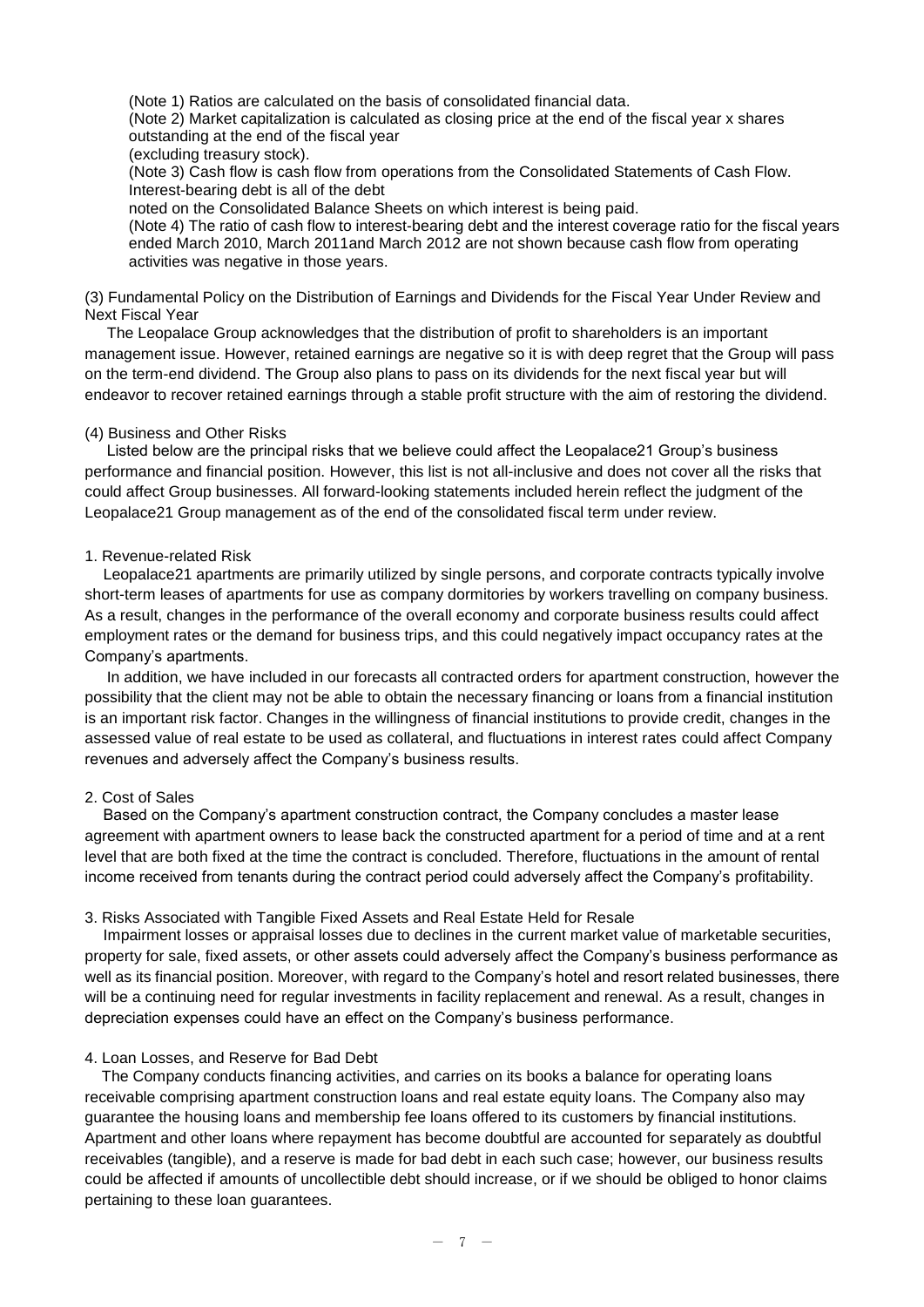### 5. Reserve for Apartment Vacancy Loss

In order to prepare for a risk of losses due to an increase in apartment vacancies, Leopalace21 has established a "Reserve for apartment vacancy loss" reserve fund equal to the amount of loss that may be expected to be incurred during a reasonably estimable period. The amount of this reserve is based on the rent levels set for individual leased units, the number of households, and occupancy rate forecasts calculated for each apartment building. Should any of these figures fall below the estimated values it could become necessary to increase the amount of the reserve, and this could adversely affect the results of the Company's leasing business.

### 6. Leasehold Deposits and Guarantee Deposits

Leopalace21 has long-term deposits from property owners held as an advance for apartment repair and renovation. These consist mainly of deposits received from property owners as a portion of future repair and renovation expenses, following the dissolution of Leopalace21 Owners Mutual Insurance Association. Leopalace21 makes a concerted effort as a leasing business operator to ensure the soundness of the apartment maintenance structure, through which properties fully leased from the owner are operated and maintained. However, an unexpected, large-scale repair or renovation could have an impact on Leopalace21's financial position.

Leopalace21 also has deposits for Leopalace Resort memberships related to the Guam resort business, most of which date to the opening of the resort complex in July 1993. The Leopalace21 Group works to increase member usage by improving facilities and member services, but should there be an unexpected number of requests for reimbursement of these deposits, this could have an impact on Leopalace21's financial position.

### 7. Financial Covenants

Financial covenants have been set on the numerous loan agreements that Leopalace21 has concluded with financial institutions. Accordingly, should consolidated or non-consolidated net assets, consolidated or non-consolidated interest-bearing debt, non-consolidated operating income violate the conditions of a financial covenant, there is a possibility that the Company, at the behest of the financial institution, could forfeit the benefit of the term for corporate bonds or other borrowings, which could have an impact on the Company's operating performance.

### 8. Information Leaks

The Leopalace21 Group holds a great deal of information, including personal information obtained through the consent of, or as a result of non-disclosure agreements with client companies. To control information security, the Company has drawn up the required information security guidelines, and set up a Compliance Committee to thoroughly educate our executive officers and employees about information security issues. Nevertheless, in the unlikely event that a leak of information of some type should occur, there is a possibility that the Group's reputation could be damaged, and that business performance might be affected.

### 9. Other Risks

The Group is aware that it incurs a variety of risks in the course of promoting its businesses, and it attempts to prevent, distribute or avoid risk whenever possible. Nevertheless, the Group's business performance and financial position may be affected by changes in economic conditions, the real estate market, the financial and stock markets, legal regulations, natural disasters, and a variety of other factors.

## **2. Management Policy**

## (1) Fundamental Policy of Company Management

Following the corporate mission of "Creating New Value," the Company aims to i. Create new value that is unique to the Company through the teamwork of all employees taking part in planning with flexible ideas and drive while steadily focusing on the needs of the present day. ii. By making our clients' happiness our happiness, to continue growth as a company that is always evolving its products, service and technology. iii. As a leading company in the industry, to create new value for all of society by contributing to the creation of an affluent society with a pleasant lifestyle.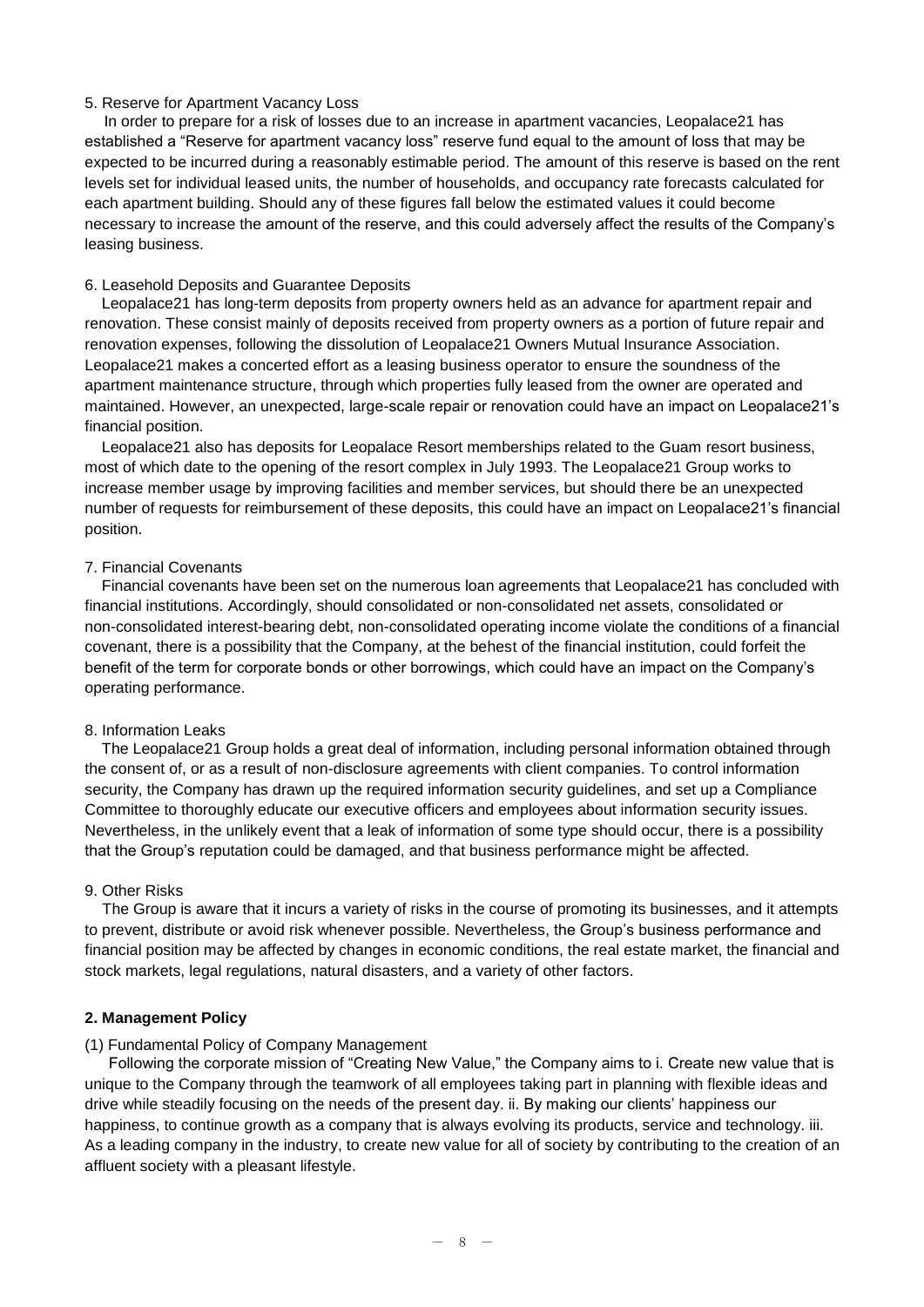#### (2) Revision of the Medium-Term Management Plan

The Company has been promoting its business in accordance with the Medium-Term Management Plan "Creating Future" (fiscal year ended March 31, 2013 – fiscal year ending March 31, 2015), which we announced on May 11, 2012. However, current economic trends and the business environment surrounding the Group have changed since the time of the announcement of the Medium-Term Management Plan. Accordingly, we reviewed the existing Medium-Term Management Plan prior to the end of the plan in the fiscal year ending March 31, 2015 and disclosed a new Medium-Term Management Plan "Expanding Value" (fiscal year ending March 31, 2015 – fiscal year ending March 31, 2017 (plan)) on May 9, 2014.

#### (3)Management Indicator Goals

The Company has set its financial targets for the fiscal year ending March 31, 2017, the final year of its new Medium-Term Management Plan, at ¥540 billion for net sales, ¥22.0 billion for operating income, ¥19.0 billion for net income, 12.3% for ROE, and 6.0% for ROA.

#### (4)Company Management Strategy for the Medium- Long-Term

The Company aims to build solid management strength based on its fundamental policy of "focusing on core businesses and challenging itself with new business fields" as established in its New Medium-Term Management Plan.

The Company aims to develop the leasing business further as a highly profitable business by taking various steps such as improving strong corporate sales, addressing tenant needs through "Room Customize" and the installation of security systems, strengthening efforts for foreign students who demonstrate solid demand, expanding its sales network through new store openings, and reducing costs by reviewing routine property management tasks.

In the construction business, the Company will seek a new profit foundation through measures such as supplying apartments in urban areas where a high occupancy rate is expected, offering advanced new products, building high-quality apartments by paying attention to earthquake protection and sound insulation, etc., and expanding the number of orders received for business buildings such as elderly care and commercial facilities and built-to-order houses. In the new Medium-Term Management Plan, the Company positions the elderly care business as a growth strategy area and will endeavor to promote the opening of care facilities through collaboration with the construction business. As a company-wide measure, the Company will also maintain a low cost structure while strategically investing in the costs (personnel, advertising, and sales promotion expenses) necessary to expand future sales and earnings.

### (5) Issues to be Addressed by the Company

・Acquisition of individual clients and the promotion of long-term occupancy

With respect to the tenants in the Company's properties under management, corporate clients constitute a rising trend while individual clients constitute a declining trend. The Company's policy is to continue to enhance strong corporate sales; however, taking into consideration the fact that corporate clients are easily impacted by economic cycles, from the perspective of assuring stable sales and earnings, the Company will also strengthen its efforts to take in individual clients and promote long-term occupancy through measures such as implementing advertising and sales campaigns for individual clients, expanding its sales network through new store openings, and providing a variety of services for tenants.

・Improving earnings power and developing new businesses

For the Group to grow sustainably, improving its earnings power in the leasing business and developing new business domains will be necessary. Although the Company has already made efforts to increase its earnings power by enhancing tenant services and implementing measures to increase the value of properties, in addition to implementing a "leased roof solar power generation business" through a solar power generation company, operating the rental housing management business through a joint venture in South Korea and the local real estate agency business in Thailand and Vietnam, the Company will continue to work on developing new business fields, products and services, as well as its revenue base.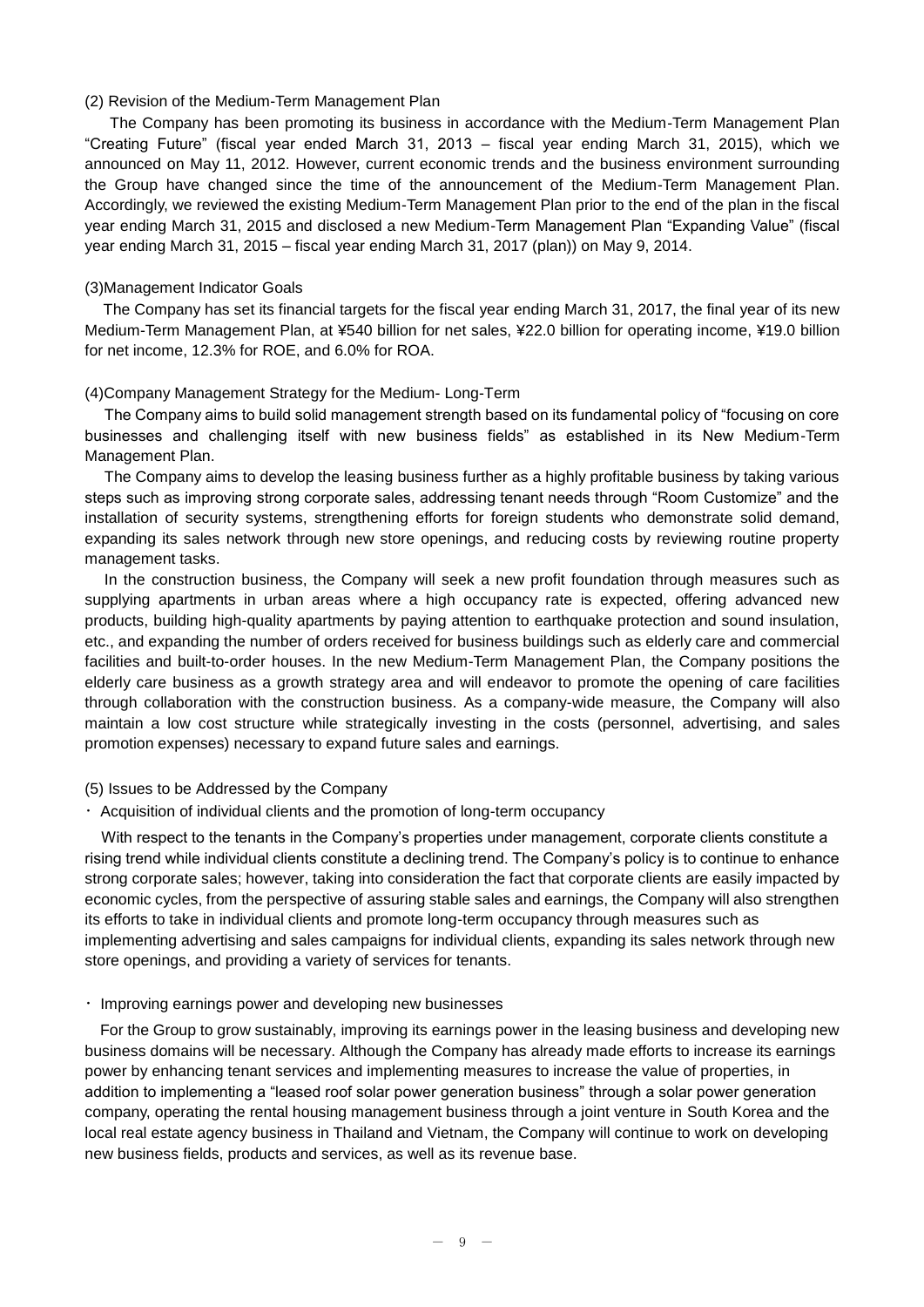## **3. Consolidated Financial Statements**

## **(1) Consolidated Balance Sheets**

|                                            | March 31, 2014 | March 31, 2013 |
|--------------------------------------------|----------------|----------------|
| <assets></assets>                          |                |                |
| <b>Current assets</b>                      |                |                |
| Cash and cash equivalents                  | * 5 74,767     | 56,681         |
| Trade receivables                          | 5,490          | 4,360          |
| Accounts receivable for completed projects | 1,651          | 2,231          |
| Operating loans                            | 1,429          | 1,879          |
| Marketable securities                      | * 5 350        | 504            |
| Payment for construction in progress       | 501            | 339            |
| Raw materials and supplies                 | 464            | 457            |
| Prepaid expenses                           | 6,679          | 12,772         |
| Deferred tax assets                        | 4,147          | 4,273          |
| Other accounts receivable                  | 1,584          | 1,017          |
| Other                                      | 5,479          | 6,722          |
| Allowance for doubtful accounts            | (221)          | (346)          |
| Total                                      | 102,324        | 90,896         |
| <b>Fixed assets</b>                        |                |                |
| Property, plant and equipment              |                |                |
| Buildings and structures                   | * 5 121,075    | * 5 111,349    |
| Accumulated depreciation                   | (64,001)       | (56, 609)      |
| <b>Net</b>                                 | * 57,073       | * 54,740       |
| Land                                       | * 5 81,800     | * 5 80,780     |
| Leased assets                              | 11,470         | 6,832          |
| Accumulated depreciation                   | (6, 302)       | (5,034)        |
| <b>Net</b>                                 | 5,167          | 1,798          |
| Construction in progress                   | 3,712          | 175            |
| Other                                      | $*1 18,171$    | *1 13,349      |
| Accumulated depreciation                   | (13, 422)      | (11, 846)      |
| <b>Net</b>                                 | $*14,748$      | $*1 1,502$     |
| <b>Total</b>                               | 152,503        | 138,997        |
| Intangible assets                          |                |                |
| Other                                      | 6,601          | 6,613          |
| Total                                      | 6,601          | 6,613          |
| Investments and other assets               |                |                |
| Investment securities                      | * 2,* 5 7,257  | * 2,* 5 7,176  |
| Long-term loans                            | 562            | 570            |
| Bad debt                                   | * 3 1,420      | * 3 1,900      |
| Long-term prepaid expenses                 | 3,719          | 8,127          |
| Deferred tax assets                        | 12,152         | 6,586          |
| <b>Others</b>                              | * 5 3,037      | * 5 3,339      |
| Allowance for doubtful accounts            | (2, 153)       | (2,606)        |
| Total                                      | 25,996         | 25,094         |
| <b>Total fixed assets</b>                  | 185,100        | 170,705        |
| <b>Deferred assets</b>                     |                |                |
| Bond issuance cost                         | 34             | 48             |
| Total                                      | 34             | 48             |
| <b>Total assets</b>                        | 287,459        | 261,649        |

(Million yen)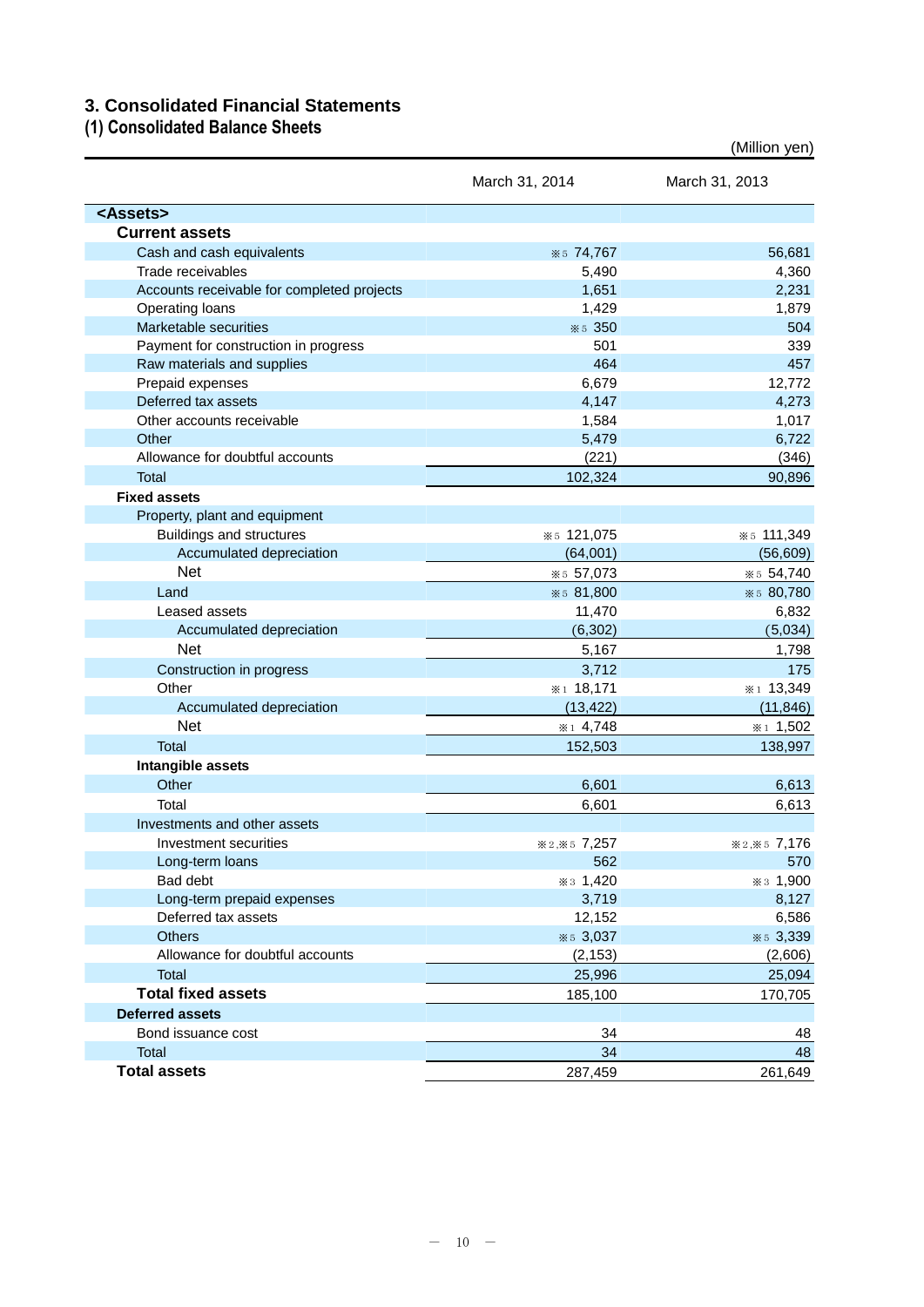|                                               |                | (Million yen)  |
|-----------------------------------------------|----------------|----------------|
|                                               | March 31, 2014 | March 31, 2013 |
| <liabilities></liabilities>                   |                |                |
| <b>Current liabilities</b>                    |                |                |
| Accounts payable                              | 2,685          | 2,670          |
| Accounts payable for completed projects       | 12,128         | 14,307         |
| Short-term borrowings                         |                | * 5 11,874     |
| Current portion of long-term loans payable    | * 5 2,940      | * 5 2,940      |
| Bonds due within one year                     | 560            | 560            |
| Lease obligations                             | 1,575          | 1,097          |
| <b>Unpaid expenses</b>                        | 16,001         | 13,252         |
| Accrued expenses                              | $\overline{2}$ | 12             |
| Accrued income taxes                          | 998            | 394            |
| Advances received                             | 45,051         | 49,036         |
| Customer advances for projects in progress    | 5,242          | 3,807          |
| Reserve for warranty obligations on completed | 231            | 71             |
| projects                                      |                |                |
| Reserve for fulfillment of guarantees         | 582            | 457            |
| Asset retirement obligations                  | 42             | 37             |
| Other                                         | 4,517          | 4,625          |
| Total                                         | 92,560         | 105,144        |
| <b>Long-term liabilities</b>                  |                |                |
| <b>Bonds</b>                                  | 920            | 1,480          |
| Long-term debt                                | * 5 27,077     | * 5 30,020     |
| Lease obligations                             | 4,154          | 1,054          |
| Long-term advances received                   | 27,628         | 32,357         |
| Lease/guarantee deposits received             | 8,492          | 8,984          |
| Deferred tax liabilities                      | 135            |                |
| Retirement benefit reserves                   |                | 8,634          |
| Reserve for apartment vacancy loss            | 9,352          | 13,950         |
| Retirement benefit liabilities                | 10,050         |                |
| Asset retirement obligations                  | 43             | 49             |
| Other                                         | 2,182          | 1,823          |
| <b>Total</b>                                  | 90,037         | 98,353         |
| <b>Total liabilities</b>                      | 182,598        | 203,498        |
| <net assets=""></net>                         |                |                |
| Shareholders' equity                          |                |                |
| Common stock                                  | 75,282         | 62,867         |
| Capital surplus                               | 51,501         | 39,424         |
| Retained earnings                             | (15, 788)      | (31, 018)      |
| Treasury stock                                | (3,660)        | (4, 726)       |
| <b>Total</b>                                  | 107,334        | 66,546         |
| Accumulated other comprehensive income        |                |                |
| Net unrealized gains on "other securities"    | 427            | 648            |
| Foreign currency translation adjustments      | (2, 116)       | (9,061)        |
| Remeasurements of defined benefit plans       | (815)          |                |
| Total                                         | (2, 504)       | (8, 413)       |
| Share subscription rights                     | 18             | 18             |
| Minority Interests                            | 13             |                |
| <b>Total net assets</b>                       | 104,860        | 58,151         |
| <b>Total liabilities and net assets</b>       | 287,459        | 261,649        |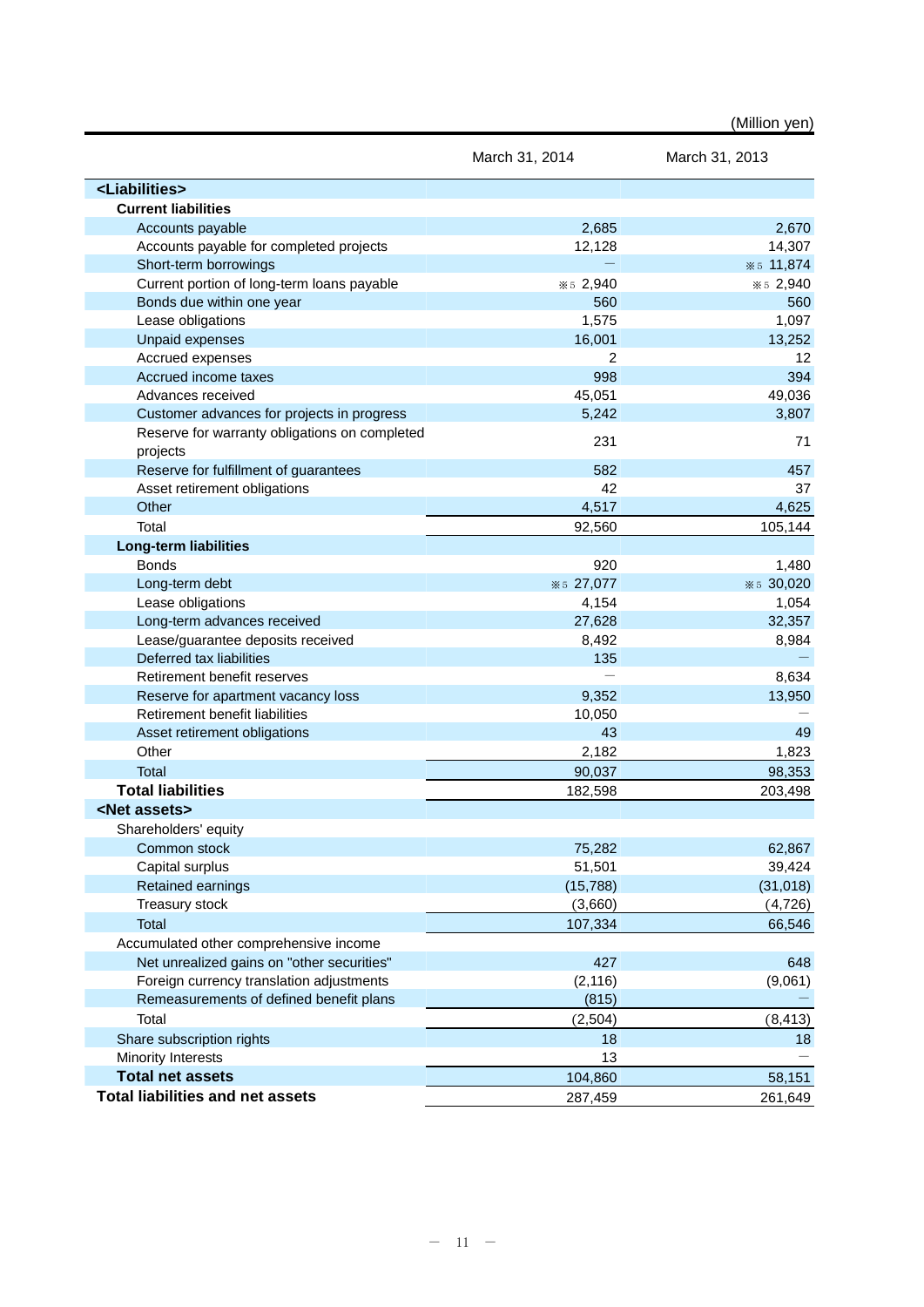## **(2) Consolidated Statements of Operations and Consolidated Statements of Comprehensive Income**

## **Consolidated Statements of Operations**

| sonaatoa otatomonto or                       |                                           | (Million yen)                             |
|----------------------------------------------|-------------------------------------------|-------------------------------------------|
|                                              | March 31, 2014<br>(April 2013-March 2014) | March 31, 2013<br>(April 2012-March 2013) |
| Net sales                                    |                                           |                                           |
| Sales from Leasing Business                  | 388,768                                   | 383,574                                   |
| <b>Sales from Construction Business</b>      | 63,135                                    | 53,369                                    |
| Sales from Other Business                    | 19,185                                    | 17,278                                    |
| <b>Total</b>                                 | 471,089                                   | 454,222                                   |
| <b>Cost of sales</b>                         |                                           |                                           |
| Cost of sales from Leasing Business          | 335,167                                   | 340,546                                   |
| Cost of sales from Construction Business     | 48,905                                    | 40,271                                    |
| Cost of sales from Other Business            | 17,437                                    | 15,690                                    |
| <b>Total</b>                                 | 401,510                                   | 396,508                                   |
| <b>Gross profit</b>                          | 69,579                                    | 57,713                                    |
| Selling, general and administrative expenses |                                           |                                           |
| Advertising expenses                         | 3,291                                     | 2,905                                     |
| Sales commission expense                     | 3,038                                     | 2,242                                     |
| Transfer to reserve for bad debt             | (22)                                      | 125                                       |
| Directors' compensation                      | 341                                       | 240                                       |
| Salary and bonuses                           | 24,590                                    | 21,742                                    |
| Reserve for retirement bonuses               | 835                                       | 846                                       |
| Rent expense                                 | 2,329                                     | 2,424                                     |
| Depreciation and amortization                | 1,605                                     | 1,570                                     |
| Taxes and public charges                     | 3,117                                     | 2,988                                     |
| Other                                        | 16,776                                    | 15,212                                    |
| <b>Total</b>                                 | 55,906                                    | 50,299                                    |
| <b>Operating income</b>                      | 13,673                                    | 7,413                                     |
| Non-operating income                         |                                           |                                           |
| Interest income                              | 45                                        | 50                                        |
| Dividend income                              | 64                                        | 43                                        |
| Gain from cancellation of contracted work    | 18                                        | 37                                        |
| Gain on sale of investment securities        |                                           | $5\phantom{1}$                            |
| Foreign exchange income                      | 10                                        | 5,592                                     |
| Consumption tax refund                       |                                           | 108                                       |
| Equity in earnings of affiliated companies   | 2                                         |                                           |
| Other                                        | 160                                       | 197                                       |
| Total                                        | 301                                       | 6,036                                     |
| Non-operating expenses                       |                                           |                                           |
| Interest expenses                            | 1,574                                     | 1,423                                     |
| Commission fee                               | 550                                       | 548                                       |
| Equity in losses of affiliated companies     |                                           | $\Omega$                                  |
| Other                                        | 274                                       | 386                                       |
| Total                                        | 2,399                                     | 2,358                                     |
| <b>Recurring income</b>                      | 11,574                                    | 11,091                                    |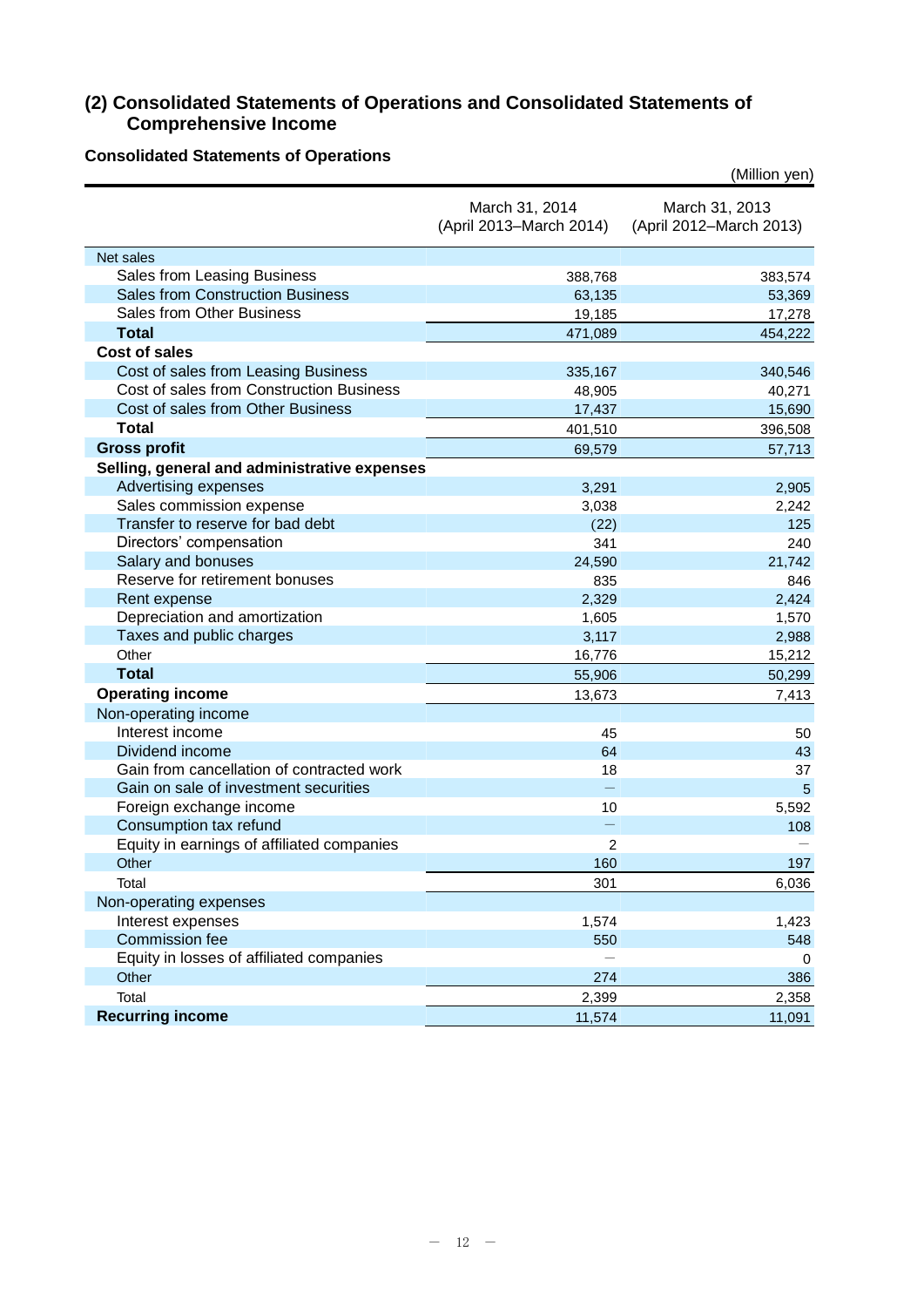|  | (Million yen) |
|--|---------------|
|  |               |

|                                                                     | March 31, 2014<br>(April 2013–March 2014) | March 31, 2013<br>(April 2012-March 2013) |
|---------------------------------------------------------------------|-------------------------------------------|-------------------------------------------|
| <b>Extraordinary income</b>                                         |                                           |                                           |
| Gain on sale of property, plant and<br>equipment                    | $*1$ 0                                    |                                           |
| Gain on liquidation of subsidiaries                                 |                                           | 70                                        |
| Reversal of reserve for disaster loss                               |                                           | $*23$                                     |
| Reversal of reserve for switch to terrestrial<br>digital broadcasts |                                           | $\ast$ 3 64                               |
| Total                                                               | $\mathbf 0$                               | 138                                       |
| <b>Extraordinary losses</b>                                         |                                           |                                           |
| Loss on sale of property, plant and<br>equipment                    | $\mathbf{\times}$ 4 1                     |                                           |
| Loss on disposal of property, plant and<br>equipment                | $*5$ 13                                   | * 5 85                                    |
| Impairment loss                                                     | *6 778                                    | % 62,172                                  |
| Total                                                               | 793                                       | 2,258                                     |
| Income before taxes and minority interests                          | 10,781                                    | 8,971                                     |
| Income $tax$ – current                                              | 768                                       | 313                                       |
| Income tax-refund                                                   | (31)                                      | (6)                                       |
| $Income$ taxes $-$ deferred                                         | (5, 181)                                  | (4,670)                                   |
| Total                                                               | (4, 444)                                  | (4, 364)                                  |
| Income before minority interests                                    | 15,226                                    | 13,335                                    |
| Minority stockholders loss                                          | (3)                                       |                                           |
| <b>Net income</b>                                                   | 15,229                                    | 13,335                                    |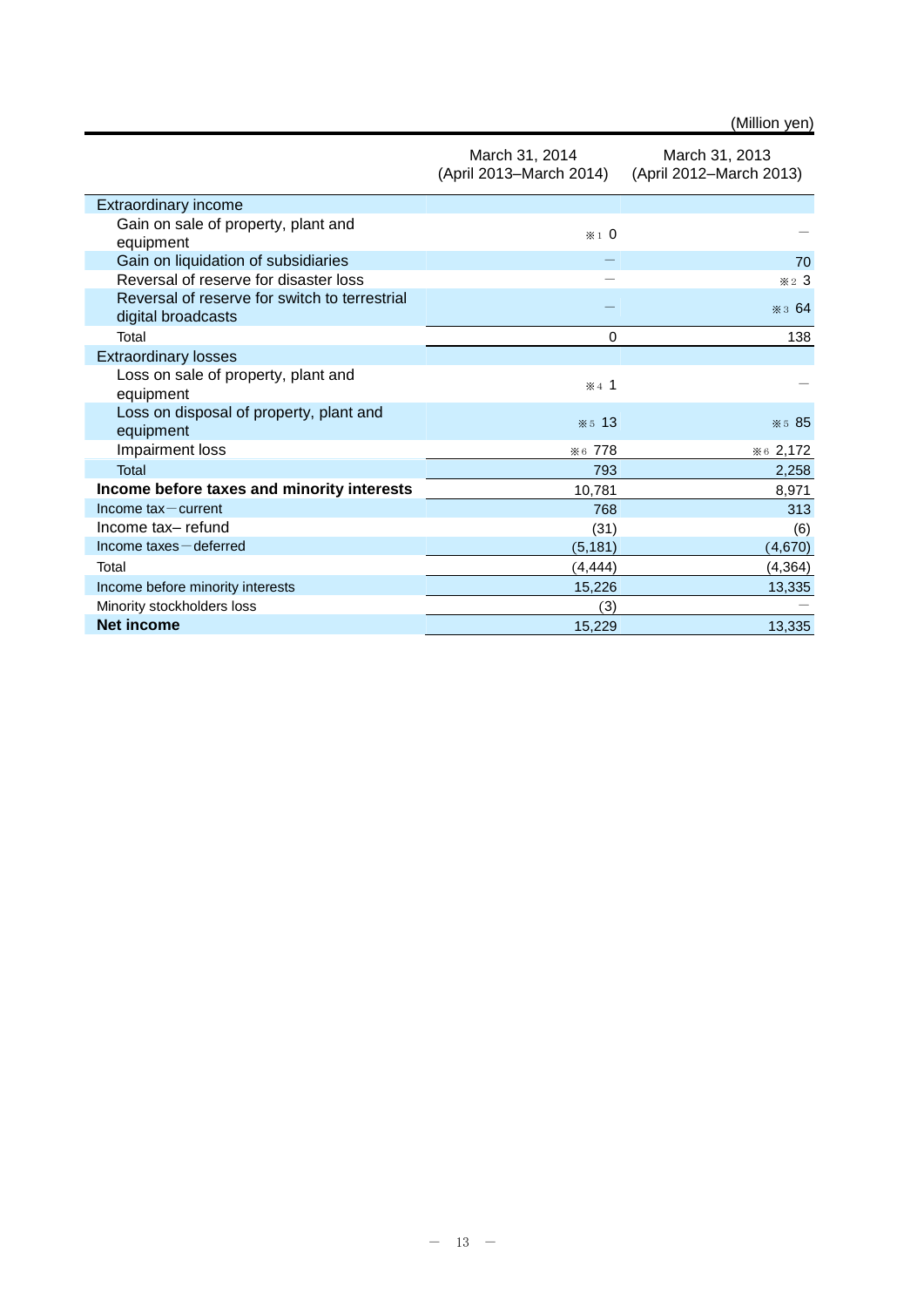## **Consolidated Statements of Comprehensive Income**

|                                                                           |                                           | (Million yen)                             |
|---------------------------------------------------------------------------|-------------------------------------------|-------------------------------------------|
|                                                                           | March 31, 2014<br>(April 2013–March 2014) | March 31, 2013<br>(April 2012-March 2013) |
| Income before minority interests                                          | 15,226                                    | 13,335                                    |
| Other comprehensive income (loss)                                         |                                           |                                           |
| Net unrealized gains on "other securities"                                | (220)                                     | 398                                       |
| <b>Translation adjustments</b>                                            | 6,943                                     | (2,092)                                   |
| Share of other comprehensive income of<br>associates                      |                                           | $\Omega$                                  |
| Total                                                                     | $*6,723$                                  | $*(1,693)$                                |
| Comprehensive income                                                      | 21,950                                    | 11,641                                    |
| (Breakdown)                                                               |                                           |                                           |
| Comprehensive income attributable to<br>shareholders of the parent entity | 21,953                                    | 11,641                                    |
| Comprehensive income attributable to<br>minority interests                | (3)                                       |                                           |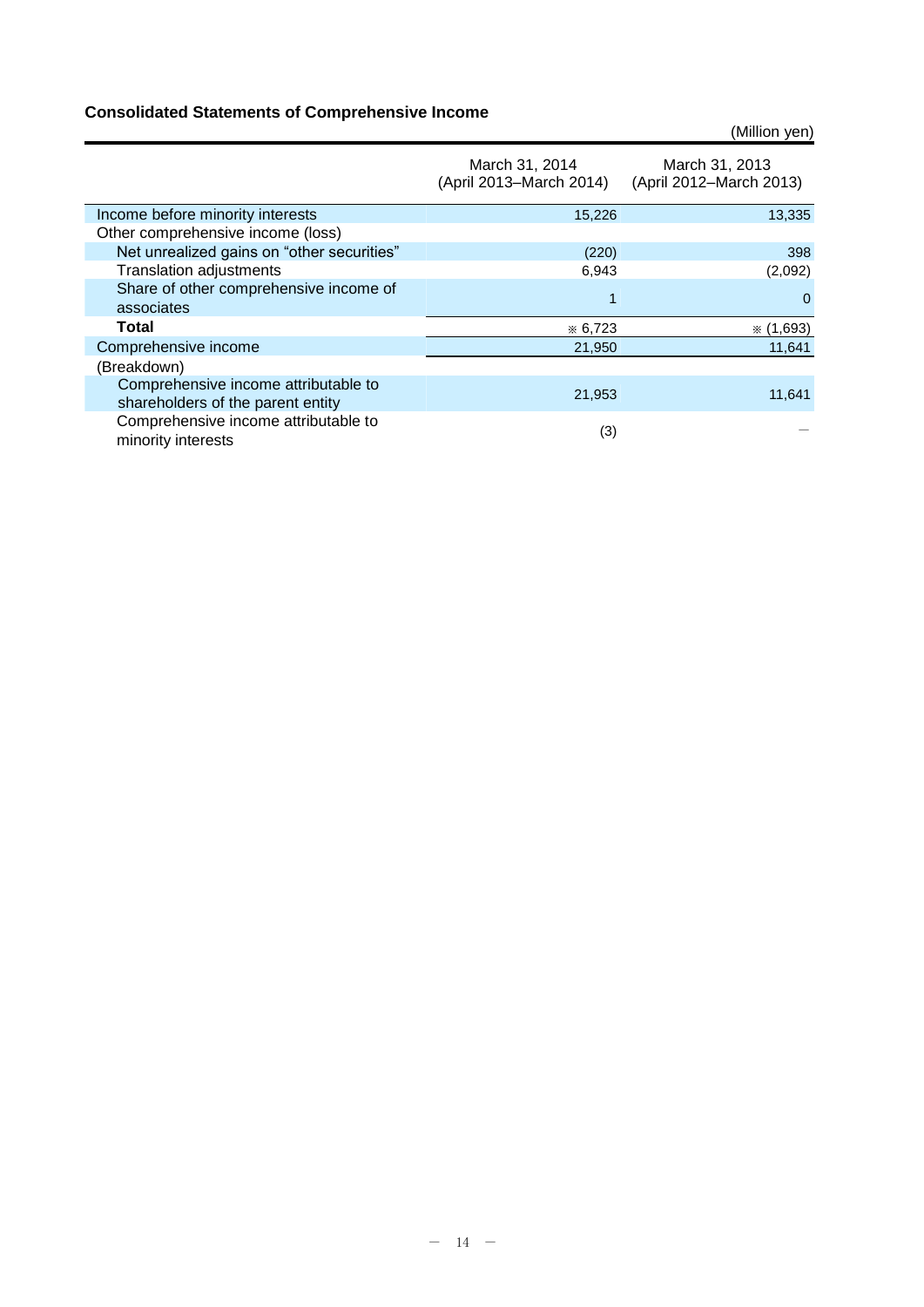## **(3) Consolidated Statements of Changes in Net Assets**

March 31, 2013 (April 2012–March 2013)

| $\ldots$ $\ldots$ $\ldots$ $\ldots$ $\ldots$       |              |                      |                      |                | (Million yen) |  |  |
|----------------------------------------------------|--------------|----------------------|----------------------|----------------|---------------|--|--|
|                                                    |              | Shareholders' Equity |                      |                |               |  |  |
|                                                    | Common stock | Capital surplus      | Retained<br>earnings | Treasury stock | Total         |  |  |
| Balance at the<br>previous year-end                | 56,562       | 33,883               | (44, 963)            | (4,959)        | 40,523        |  |  |
| Change in the fiscal<br>year                       |              |                      |                      |                |               |  |  |
| <b>Issuance of new</b><br>shares                   | 6,304        | 6,304                |                      |                | 12,608        |  |  |
| Net income                                         |              |                      | 13,335               |                | 13,335        |  |  |
| Disposal of treasury<br>stock                      |              | (154)                |                      | 232            | 78            |  |  |
| Decrease of<br>decrease in affiliated<br>companies |              | (609)                |                      |                | (609)         |  |  |
| Increase of decrease<br>in affiliated<br>companies |              |                      | 609                  |                | 609           |  |  |
| Net unrealized gains<br>on "other securities"      |              |                      |                      |                |               |  |  |
| Total                                              | 6,304        | 5,540                | 13,944               | 232            | 26,022        |  |  |
| Balance at the current<br>year-end                 | 62,867       | 39,424               | (31, 018)            | (4, 726)       | 66,546        |  |  |

|                                                    |                                                  | Accumulated other comprehensive income         | Share                                         |          |                        |                    |
|----------------------------------------------------|--------------------------------------------------|------------------------------------------------|-----------------------------------------------|----------|------------------------|--------------------|
|                                                    | Net unrealized<br>gains on "other<br>securities" | Foreign currency<br>translation<br>adjustments | Remeasurements<br>of defined benefit<br>plans | Total    | subscription<br>rights | <b>Total Asset</b> |
| Balance at the<br>previous year-end                | 249                                              | (6,968)                                        |                                               | (6, 719) | 26                     | 33,831             |
| Change in the fiscal<br>vear                       |                                                  |                                                |                                               |          |                        |                    |
| Issuance of new<br>shares                          |                                                  |                                                |                                               |          |                        | 12,608             |
| Net income                                         |                                                  |                                                |                                               |          |                        | 13,335             |
| Disposal of treasury<br>stock                      |                                                  |                                                |                                               |          |                        | 78                 |
| Decrease of<br>decrease in affiliated<br>companies |                                                  |                                                |                                               |          |                        | (609)              |
| Increase of decrease<br>in affiliated<br>companies |                                                  |                                                |                                               |          |                        | 609                |
| Net unrealized gains<br>on "other securities"      | 398                                              | (2,092)                                        |                                               | (1,693)  | (8)                    | (1,702)            |
| Total                                              | 398                                              | (2,092)                                        |                                               | (1,693)  | (8)                    | 24,319             |
| Balance at the current<br>year-end                 | 648                                              | (9,061)                                        |                                               | (8, 413) | 18                     | 58,151             |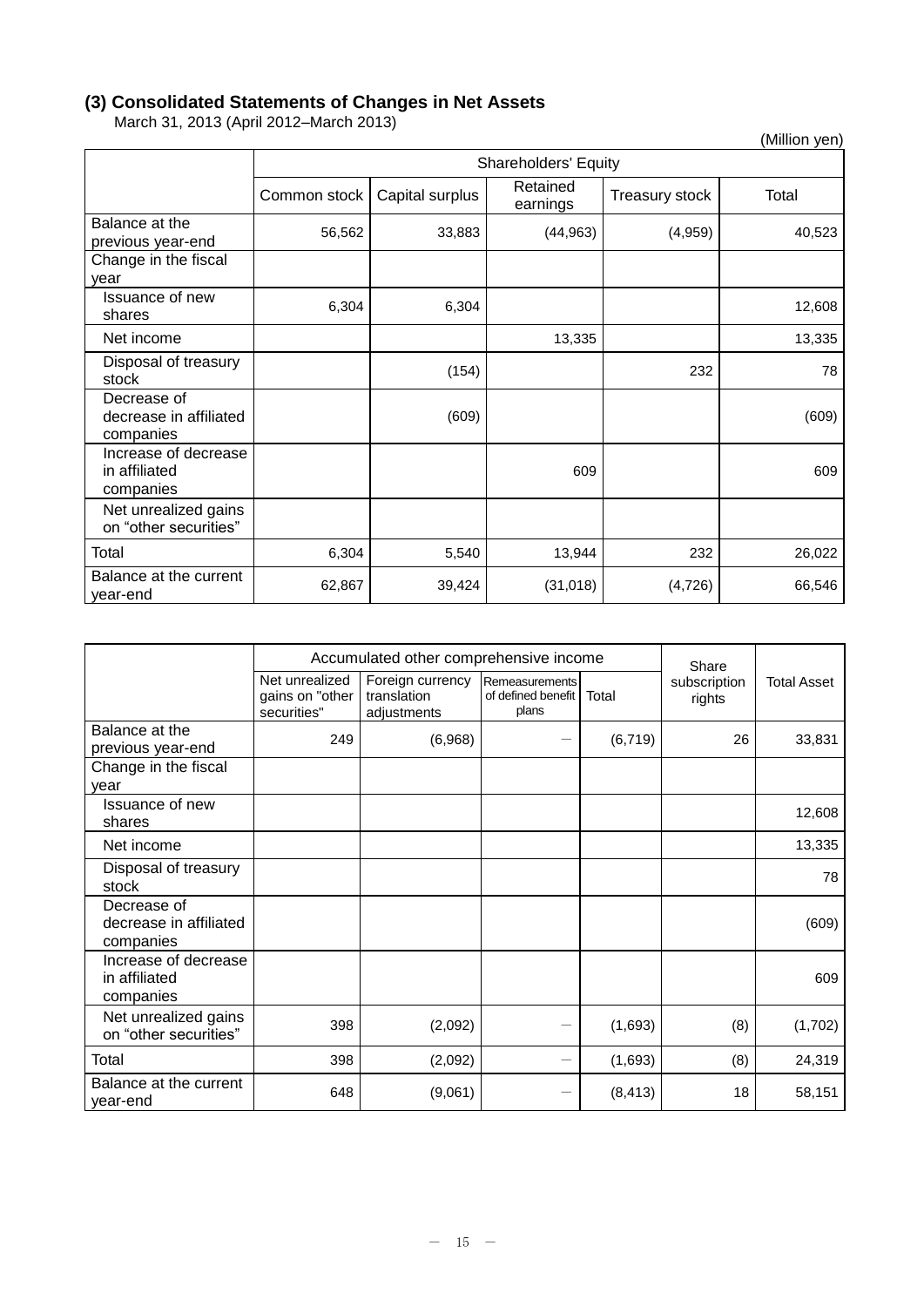## March 31, 2014 (April 2013–March 2014)

(Million yen)

|                                                    | <b>Shareholders' Equity</b> |                 |                      |                |         |  |
|----------------------------------------------------|-----------------------------|-----------------|----------------------|----------------|---------|--|
|                                                    | Common stock                | Capital surplus | Retained<br>earnings | Treasury stock | Total   |  |
| Balance at the<br>previous year-end                | 62,867                      | 39,424          | (31, 018)            | (4, 726)       | 66,546  |  |
| Change in the fiscal<br>year                       |                             |                 |                      |                |         |  |
| <b>Issuance of new</b><br>shares                   | 12,415                      | 12,415          |                      |                | 24,830  |  |
| Net income                                         |                             |                 | 15,229               |                | 15,229  |  |
| Disposal of treasury<br>stock                      |                             |                 |                      | (0)            | (0)     |  |
| Decrease of<br>decrease in affiliated<br>companies |                             | (338)           |                      | 1,066          | 728     |  |
| Increase of decrease<br>in affiliated<br>companies |                             |                 |                      |                |         |  |
| Net unrealized gains<br>on "other securities"      | 12,415                      | 12,076          | 15,229               | 1,066          | 40,787  |  |
| Total                                              | 75,282                      | 51,501          | (15, 788)            | (3,660)        | 107,334 |  |

|                                                    |                                                               |                                                   | Accumulated other comprehensive income        |          |                                 |                    |                                 |
|----------------------------------------------------|---------------------------------------------------------------|---------------------------------------------------|-----------------------------------------------|----------|---------------------------------|--------------------|---------------------------------|
|                                                    | <b>Net</b><br>unrealized<br>gains on<br>"other<br>securities" | Foreign<br>currency<br>translation<br>adjustments | Remeasurements<br>of defined benefit<br>plans | Total    | Share<br>subscription<br>rights | <b>Total Asset</b> | Share<br>subscription<br>rights |
| Balance at the<br>previous year-end                | 648                                                           | (9,061)                                           |                                               | (8, 413) | 18                              |                    | 58,151                          |
| Change in the fiscal<br>year                       |                                                               |                                                   |                                               |          |                                 |                    |                                 |
| Issuance of new<br>shares                          |                                                               |                                                   |                                               |          |                                 |                    | 24,830                          |
| Net income                                         |                                                               |                                                   |                                               |          |                                 |                    | 15,229                          |
| Disposal of treasury<br>stock                      |                                                               |                                                   |                                               |          |                                 |                    | (0)                             |
| Decrease of<br>decrease in affiliated<br>companies |                                                               |                                                   |                                               |          |                                 |                    | 728                             |
| Increase of decrease<br>in affiliated<br>companies | (220)                                                         | 6,944                                             | (815)                                         | 5,908    |                                 | 13                 | 5,921                           |
| Net unrealized gains<br>on "other securities"      | (220)                                                         | 6,944                                             | (815)                                         | 5,908    |                                 | 13                 | 46,709                          |
| Total                                              | 427                                                           | (2, 116)                                          | (815)                                         | (2,504)  | 18                              | 13                 | 104,860                         |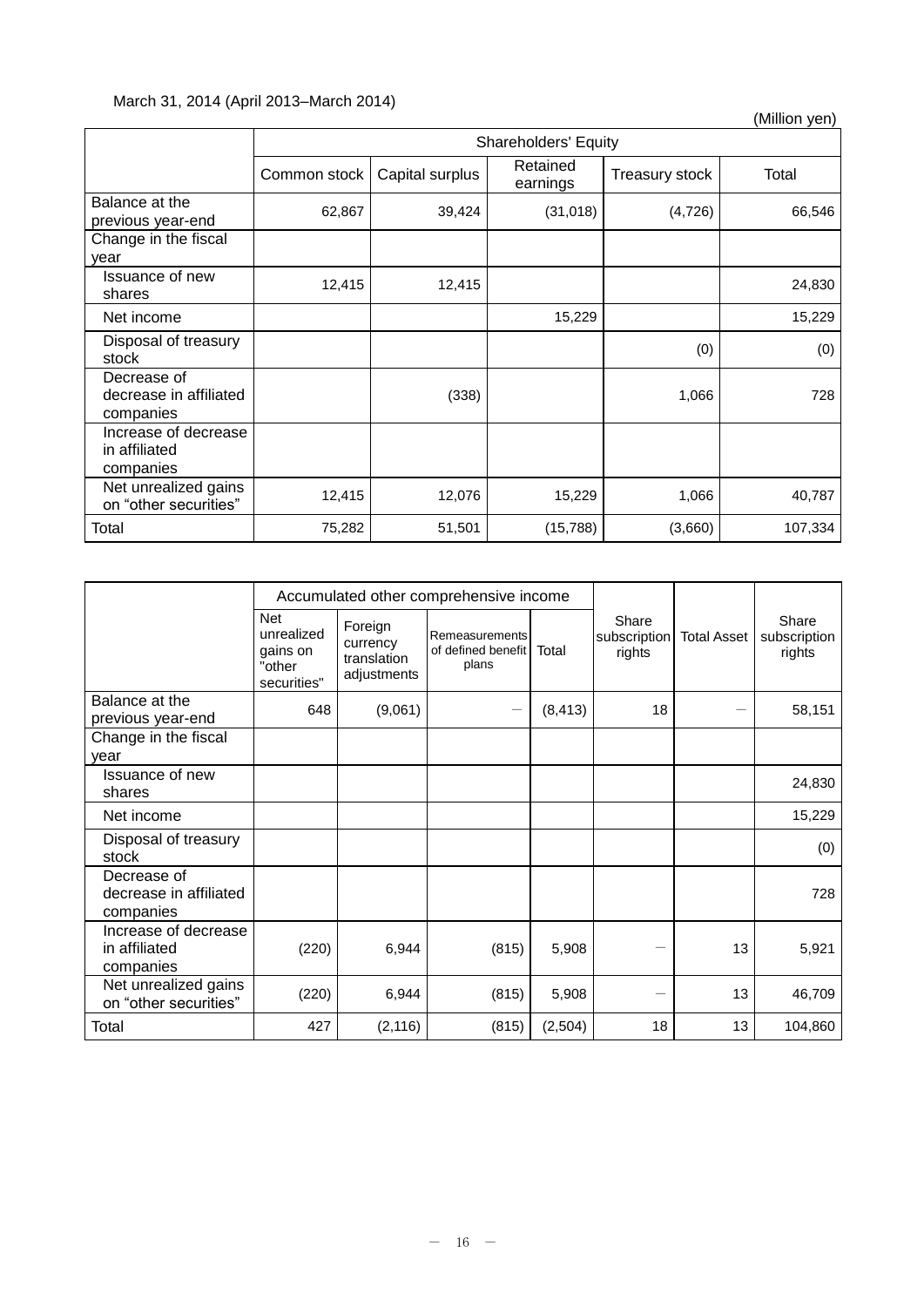# **(4) Consolidated Statements of Cash Flows**

|                                                                                |                         | (Million yen)           |
|--------------------------------------------------------------------------------|-------------------------|-------------------------|
|                                                                                | March 31, 2014          | March 31, 2013          |
|                                                                                | (April 2013-March 2014) | (April 2012-March 2013) |
| <b>Cash flows from operating activities</b>                                    |                         |                         |
| Income before taxes and minority interests                                     | 10,781                  | 8,971                   |
| Depreciation                                                                   | 5,993                   | 5,683                   |
| Increase (decrease) in reserve for doubtful<br>accounts                        | (269)                   | (97)                    |
| Increase (decrease) in reserve for apartment<br>vacancy loss                   | (4,597)                 | (5,256)                 |
| Increase (decrease) in reserve for disaster<br>losses                          |                         | (20)                    |
| Increase (decrease) in reserve for switch to<br>terrestrial digital broadcasts |                         | (57)                    |
| Interest and dividend income                                                   | (110)                   | (93)                    |
| Interest expense                                                               | 1,574                   | 1,423                   |
| Foreign exchange loss (gain)                                                   | (10)                    | (5, 592)                |
| Equity in losses (earnings) of affiliated<br>companies                         | (2)                     | $\mathbf 0$             |
| Loss (gain) on sale of property, plant and<br>equipment                        | (0)                     |                         |
| Write-offs of property, plant and equipment                                    | 13                      | 85                      |
| Impairment loss                                                                | 778                     | 2,172                   |
| Reversal of reserve for disaster losses                                        |                         | (3)                     |
| Reversal of reserve for switch to terrestrial<br>digital broadcasts            |                         | (64)                    |
| Loss (gain) on sale of investment securities                                   |                         | (5)                     |
| Decrease (increase) in accounts receivable                                     | (193)                   | (102)                   |
| Decrease (increase) in real estate for sale                                    |                         | 13                      |
| Decrease (increase) in work in process                                         | (161)                   | 280                     |
| Decrease (increase) in long-term prepaid<br>expenses                           | 10,067                  | 16,299                  |
| Increase (decrease) in accounts payable                                        | (2, 513)                | (503)                   |
| Increase (decrease) in customer advances for<br>projects in progress           | 1,346                   | 850                     |
| Increase (decrease) in advances received                                       | (8,718)                 | (19, 587)               |
| Increase (decrease) in guarantee deposits<br>received                          | (533)                   | (1,033)                 |
| Increase (decrease) in accrued consumption<br>taxes                            | (519)                   | 74                      |
| Other                                                                          | 4,628                   | 4,302                   |
| Subtotal                                                                       | 17,557                  | 7,740                   |
| Interest and dividends received                                                | 98                      | 80                      |
| Interest paid                                                                  | (1,584)                 | (1, 297)                |
| Income taxes paid                                                              | (486)                   | (454)                   |
| Net cash used in operating activities                                          | 15,584                  | 6,069                   |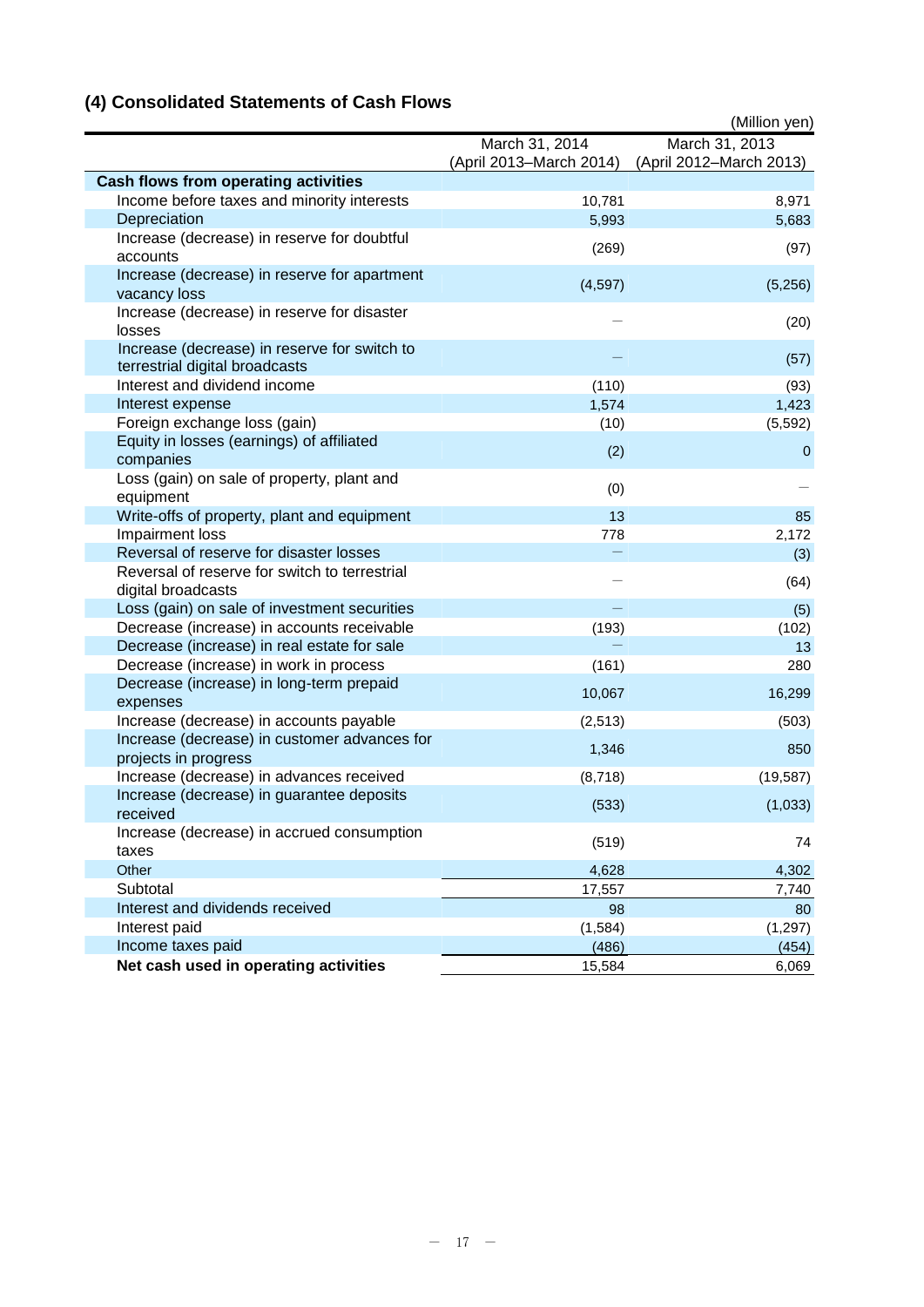|                                                                 |                                           | (Million yen)                             |
|-----------------------------------------------------------------|-------------------------------------------|-------------------------------------------|
|                                                                 | March 31, 2014<br>(April 2013-March 2014) | March 31, 2013<br>(April 2012-March 2013) |
| <b>Cash flows from investing activities</b>                     |                                           |                                           |
| Purchase of property, plant and equipment                       | (5,480)                                   | (707)                                     |
| Proceeds from sale of property, plant and<br>equipment          | 3                                         |                                           |
| Payment for purchase of intangible assets                       | (963)                                     | (183)                                     |
| Payment for purchase of investment securities                   | (216)                                     |                                           |
| Proceeds from sale of investment securities                     | 20                                        | 84                                        |
| Payment for loans                                               | (15)                                      | (21)                                      |
| Proceeds from collection of loans                               | 36                                        | 38                                        |
| Payments for time deposits                                      | (700)                                     | (300)                                     |
| Proceeds from withdrawal of time deposits                       | 400                                       | 600                                       |
| Other                                                           | (13)                                      | 482                                       |
| Net cash provided by (used in) investing<br>activities          | (6,929)                                   | (6)                                       |
| <b>Cash flows from financing activities</b>                     |                                           |                                           |
| Proceeds from short-term debt                                   |                                           | 2,608                                     |
| Repayment of short-term debt                                    | (11, 874)                                 | (29, 637)                                 |
| Proceeds from long-term debt                                    |                                           | 32,267                                    |
| Repayment of long-term debt                                     | (2,942)                                   | (6,800)                                   |
| Repayment of finance lease obligations                          | (1, 210)                                  | (1, 358)                                  |
| Payment for redemption of bonds                                 | (560)                                     | (560)                                     |
| Proceeds from issuance of shares                                | 24,708                                    | 12,551                                    |
| Proceeds from disposal of treasury stock                        | 728                                       | 78                                        |
| Payment for purchase of treasury stock                          | (0)                                       |                                           |
| Net cash provided by (used in) financing<br>activities          | 8,848                                     | 9,148                                     |
| Effect of exchange rate changes on cash and<br>cash equivalents | 265                                       | 292                                       |
| Net increase (decrease) in cash and cash<br>equivalents         | 17,768                                    | 15,503                                    |
| Cash and cash equivalents at beginning of<br>period             | 56,381                                    | 40,877                                    |
| Cash and cash equivalents at end of period                      | <b>X</b> 74,150                           | <b>X</b> 56,381                           |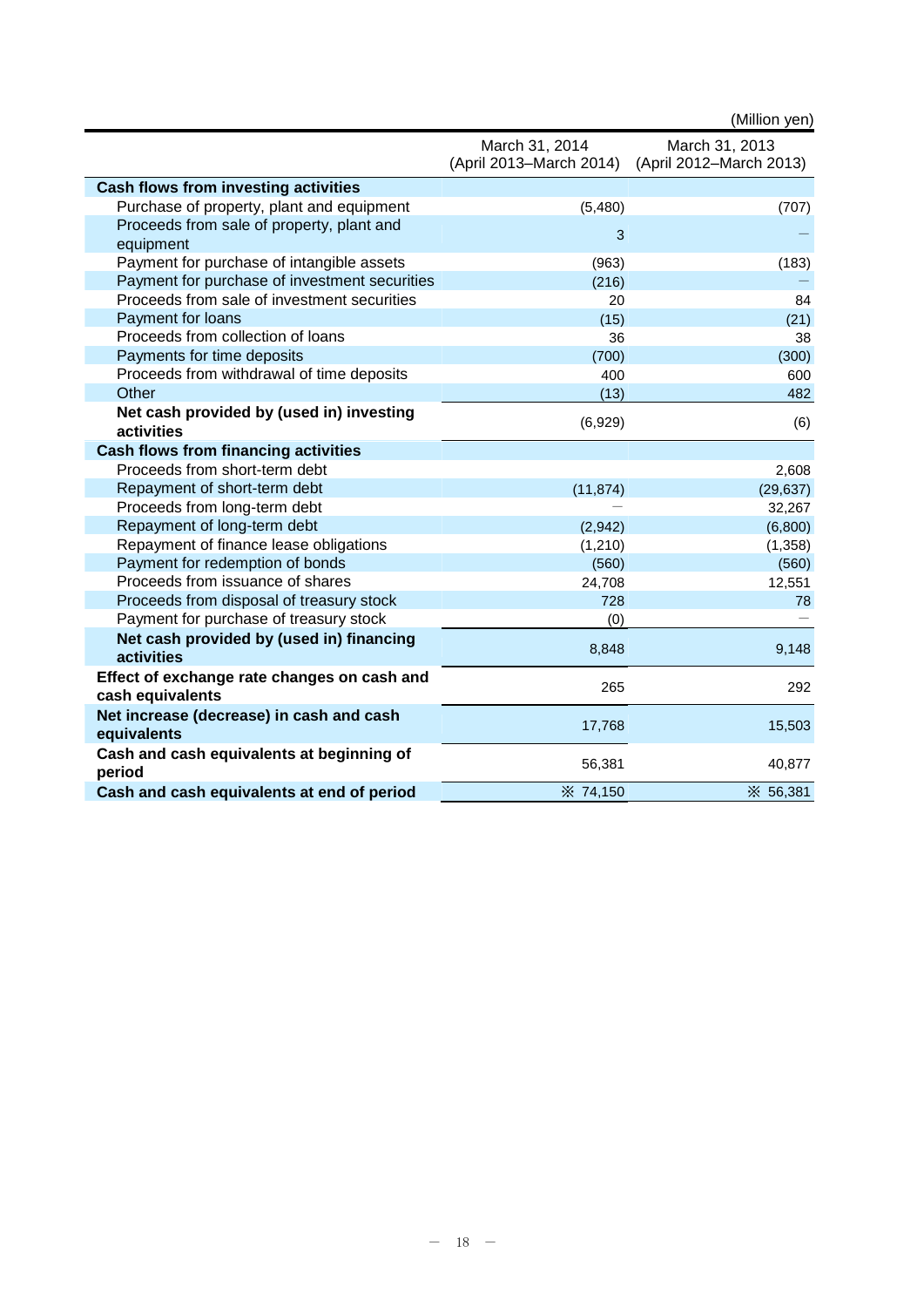## **(5) Notes Regarding Consolidated Financial Statements**

(Notes Regarding the Premise of the Company as a Going Concern) There are no relevant items.

(Significant Items Fundamental to the Preparation of Consolidated Financial Statements)

・Matters relating to the scope of consolidation

From this fiscal year under review, recently established LEOPALACE21 VIETNAM CO.,LTD., Leopalace21 (Thailand) CO.,LTD. and Azu Life Care Co.,Ltd. were included in the scope of consolidation.

・Matters relating to business year of consolidated subsidiary

The settling day of LEOPALACE21 VIETNAM CO.,LTD. and Leopalace21 (Thailand) CO.,LTD. is December 31 and since the margin between the consolidated settlement day is less than or equal to three months, the financial statements as of December 31 is applied to the consolidated financial statement.

The disclosure of matters other than the above is omitted, as there are no significant changes from the statement in the most recent annual securities report (submitted on June 27, 2013).

### (Changes in Accounting Policies)

(Application of accounting policies related to retirement benefits)

The Company has applied the "Accounting Standard for Retirement Benefits" (ASBJ Statement No. 26 released May 17, 2012) and "Guidance on Accounting Standard for Retirement Benefits" (ASBJ Guidance No. 25 released May 17, 2012) since the end of the subject fiscal year (excluding section 35 of the "Accounting Standard for Retirement Benefits" and section 67 of the "Guidance on Accounting Standard for Retirement Benefits"). The accounting method has been changed to recording the amount remaining after deducting pension assets from projected benefit obligations as retirement benefit liabilities, and unrecognized actuarial differences and unrecognized past service costs are recorded as retirement benefit liabilities.

Application of accounting policies related to retirement benefits is in accordance to the transitional measures stated in section 37 of the "Accounting Standard for Retirement Benefits." As of the end of the subject fiscal year, the effected amount due to the change is recorded as remeasurements of defined benefit plans under other comprehensive income.

As a result, 10,050 million yen has been recorded as retirement benefit liabilities, and cumulative amount of other comprehensive income has decreased 815 million yen.

Also, net assets per share has decreased 3.10 yen.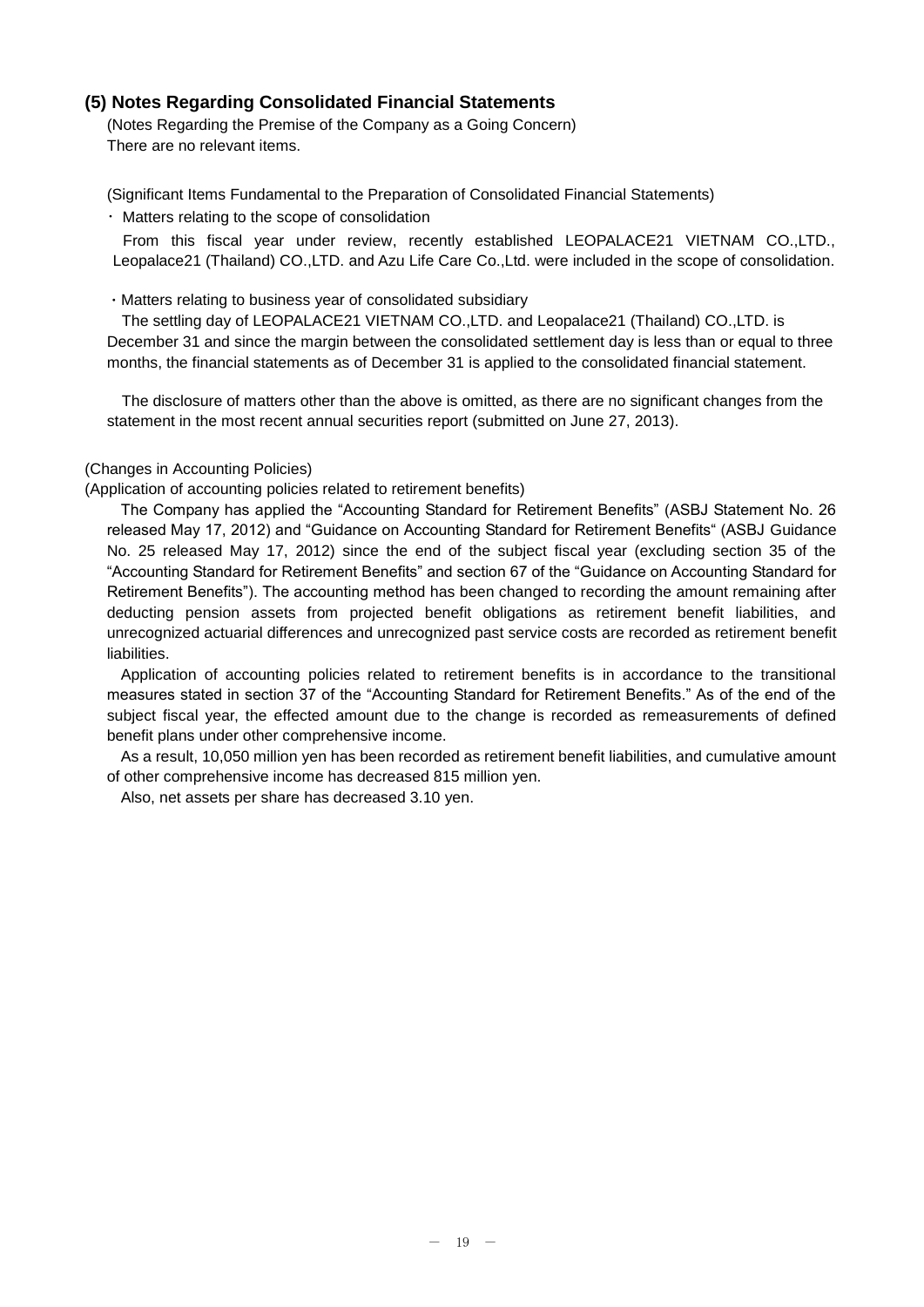## (Segment Information)

Information Regarding Sales and Profit, as well as Losses, Assets, Liabilities and other Items by Reportable Segment

|                                                                        |                            |                                 |                                       |                                        |                  |                    |         |                         | (Million yen)     |
|------------------------------------------------------------------------|----------------------------|---------------------------------|---------------------------------------|----------------------------------------|------------------|--------------------|---------|-------------------------|-------------------|
|                                                                        |                            |                                 | Reportable Segment                    |                                        |                  |                    |         | Consolidated            |                   |
|                                                                        | Leasing<br><b>Business</b> | Construction<br><b>Business</b> | Hotels &<br>Resort<br><b>Business</b> | <b>Elderly Care</b><br><b>Business</b> | Segment<br>Total | Others<br>(Note 1) | Total   | Adjustments<br>(Note 2) | Total<br>(Note 3) |
| Net sales                                                              |                            |                                 |                                       |                                        |                  |                    |         |                         |                   |
| (1) Sales to customers                                                 | 383,574                    | 53,369                          | 6,657                                 | 9,482                                  | 453,084          | 1,137              | 454,222 |                         | 454,222           |
| (2) Inter-segment<br>sales and transfers                               | 483                        | 388                             | 1,865                                 |                                        | 2,736            | 76                 | 2,812   | (2,812)                 |                   |
| total                                                                  | 384,057                    | 53,758                          | 8,522                                 | 9,482                                  | 455,820          | 1,214              | 457,034 | (2, 812)                | 454,222           |
| Segment earnings<br>(or loss)                                          | 8,687                      | 2,747                           | (1,005)                               | (742)                                  | 9,686            | 35                 | 9,722   | (2,308)                 | 7,413             |
| Segment assets                                                         | 107,726                    | 15,850                          | 43,692                                | 2,192                                  | 169,462          | 4,379              | 173,841 | 87,808                  | 261,649           |
| Other items                                                            |                            |                                 |                                       |                                        |                  |                    |         |                         |                   |
| Depreciation                                                           | 2,593                      | 199                             | 1,707                                 | 67                                     | 4,567            | 52                 | 4,620   | 1,063                   | 5,683             |
| Increase in property,<br>plant and equipment,<br>and intangible assets | 112                        | 7                               | 183                                   | 29                                     | 332              | 280                | 613     | 566                     | 1,180             |

## **Fiscal Year ended March 31, 2013 (April 1, 2012 through March 31, 2013)**

## **Fiscal Year ended March 31, 2014 (April 1, 2013 through March 31, 2014)**

|                                                                        |                            |                                 |                                       |                                        |                  |                    |         |                         | (Million yen)                     |
|------------------------------------------------------------------------|----------------------------|---------------------------------|---------------------------------------|----------------------------------------|------------------|--------------------|---------|-------------------------|-----------------------------------|
|                                                                        |                            |                                 | Reportable Segment                    |                                        |                  |                    |         |                         |                                   |
|                                                                        | Leasing<br><b>Business</b> | Construction<br><b>Business</b> | Hotels &<br>Resort<br><b>Business</b> | <b>Elderly Care</b><br><b>Business</b> | Segment<br>Total | Others<br>(Note 1) | Total   | Adjustments<br>(Note 2) | Consolidated<br>Total<br>(Note 3) |
| Net sales                                                              |                            |                                 |                                       |                                        |                  |                    |         |                         |                                   |
| (1) Sales to customers                                                 | 388,768                    | 63,135                          | 7,571                                 | 10,171                                 | 469,647          | 1,442              | 471,089 |                         | 471,089                           |
| (2) Inter-segment<br>sales and transfers                               | 592                        | 6,684                           | 2,505                                 |                                        | 9,782            | 106                | 9,889   | (9,889)                 |                                   |
| total                                                                  | 389,360                    | 69,820                          | 10,077                                | 10,171                                 | 479,430          | 1,548              | 480,978 | (9,889)                 | 471,089                           |
| Segment earnings<br>(or loss)                                          | 15,567                     | 2,954                           | (1, 118)                              | (610)                                  | 16,792           | 137                | 16,929  | (3,256)                 | 13,673                            |
| Segment assets                                                         | 98,315                     | 16,121                          | 50,710                                | 2,371                                  | 167,519          | 10,662             | 178,181 | 109,277                 | 287,459                           |
| Other items                                                            |                            |                                 |                                       |                                        |                  |                    |         |                         |                                   |
| Depreciation                                                           | 2,578                      | 175                             | 1,857                                 | 40                                     | 4,652            | 157                | 4,809   | 1,184                   | 5,993                             |
| Increase in property,<br>plant and equipment,<br>and intangible assets | 4,698                      | 52                              | 437                                   | 37                                     | 5,225            | 6,785              | 12,011  | 2,703                   | 14,714                            |

Notes: 1. The "Others" classification is the business segment not included in reportable segments, and comprises such businesses as the small-claims and short-term insurance business, financing businesses, residential sales business, and the solar power generation business.